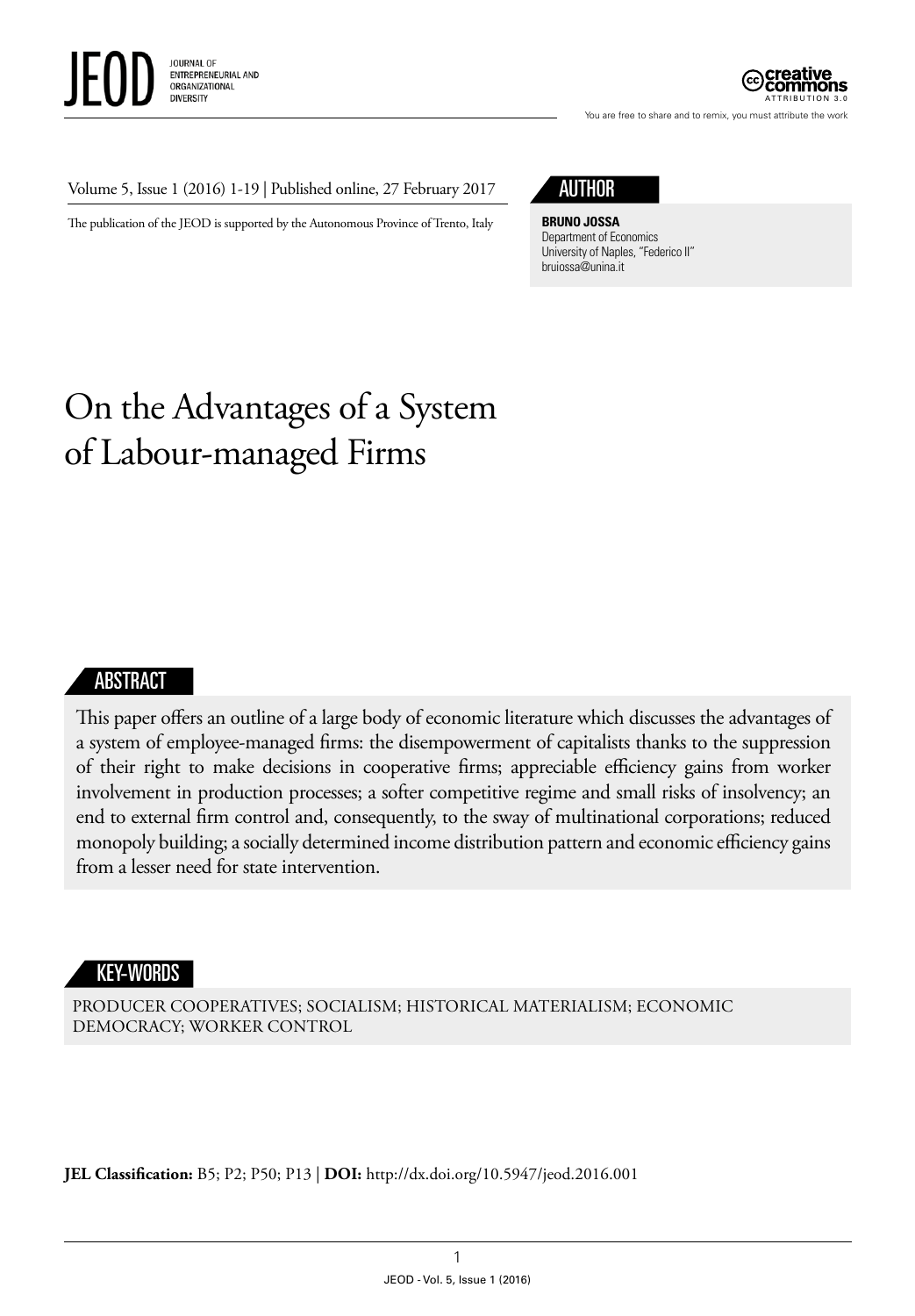# **1. Introduction**

This paper examines some of the main advantages of a system of employee-managed firms<sup>1</sup>. There is general agreement that the collective benefits of economic democracy stem from the fact that people who are free to pursue their personal interests are happier than those acting at somebody else's command. And as the power to make business decisions is vested in a small number of persons in any firm, the relevance of this point can hardly be overrated.

Since most of these points are covered in a large body of literature, our analysis will be restricted to those advantages which can be rated as the true strong points of such a system: gains in labour productivity relative to capitalistic businesses; the production of finer human beings than those living in capitalistic systems; the abolition of external firm control; slower monopoly-building; remote bankruptcy risks; a socially determined income distribution pattern and a reduced need for state intervention in the economy*.*

Although the disempowerment of capital is arguably the main advantage of worker-control, it need not be dwelt on in detail since it is directly implied in its definition: due to the suppression of the "one share, one vote" principle, in a system of producer cooperatives firms are managed in accordance with democratically passed resolutions.

Economic democracy can be "engineered" in dual fashion: through a parliamentary act suppressing wage labour by operation of law or, better still, by enforcing policies targeted towards furthering a gradual, but steady growth of the producer cooperative sector. In both these cases, economic democracy is a "merit good" (see Musgrave, 1958).

# **2. Marshall's idea of the cooperative firm as an agent moulding character**

Discussing the impact of economic organisation on character, Alfred Marshall wrote that more than by any other influences, excepting only religious ideals, a man's character is moulded by his every-day work and by the material resources he thus produces, and that "the two great forming agencies of the world's history have been the religious and the economic" (Marshall, 1890: 1).

An even more significant excerpt from a further study reads as follows: "Social science or the reasoned history of man, for the two things are the same, is working its way towards a fundamental unity; just as is being done by physical science, or, which is the same thing, by the reasoned history of natural phenomena. Physical science is seeking her hidden unity in the forces that govern molecular movement: social science is seeking her unity in the forces of human character" (Marshall, 1897: 299–300)<sup>2</sup>.

<sup>1</sup> This point was addressed in an earlier paper, see Jossa (2010).

<sup>2</sup> While it is true that "personality is the result of social relationships" (Heller, 1980: 51), it seems fairly obvious that social science must mainly focus on the agents that shape human personality.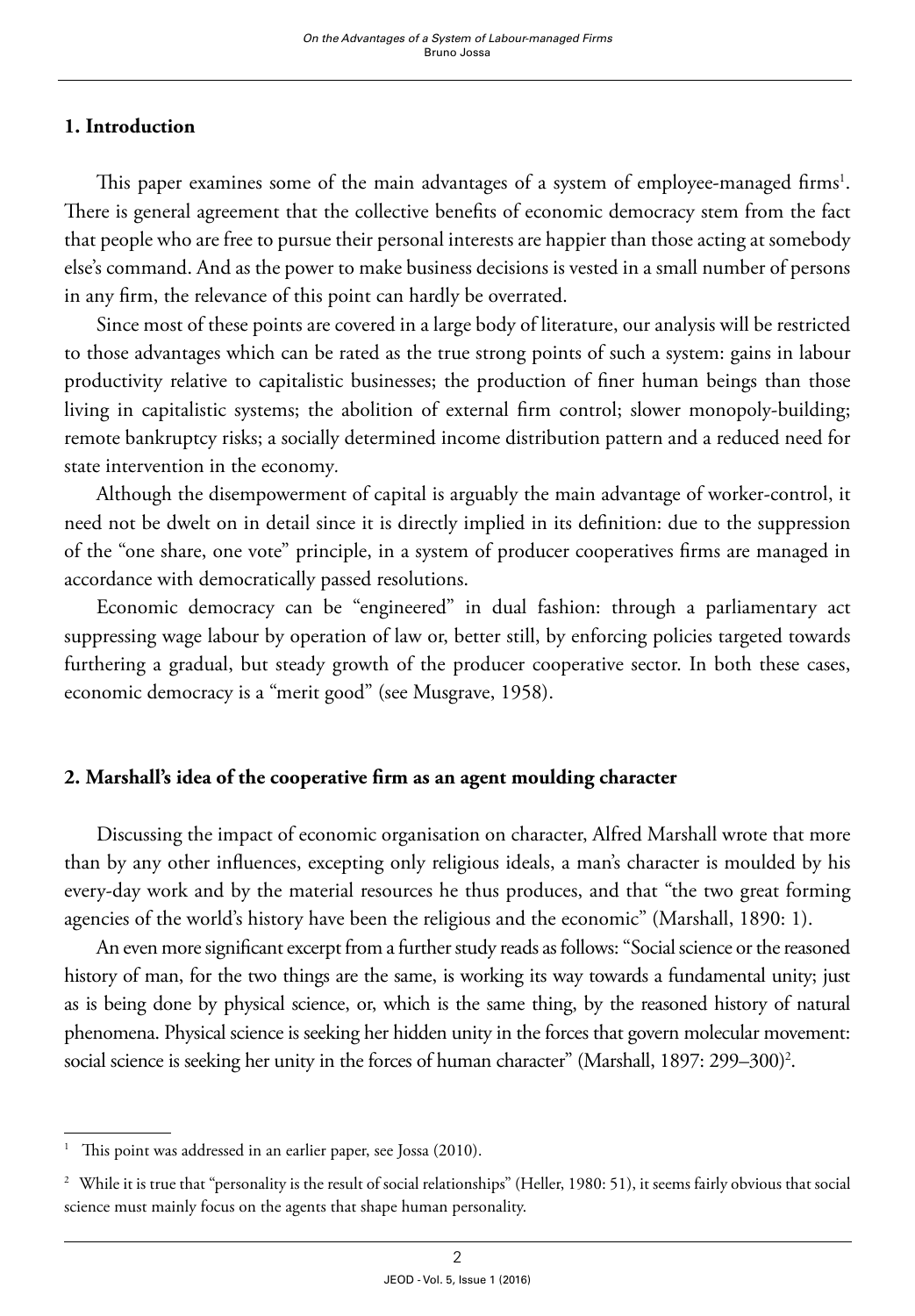The idea that human character is not given from the outset, but is thoroughly shaped by the environment and its economic structure underlies many of Marshall's writings. For instance, in a comparatively early one we read that we scarcely realise "how subtle, all pervading and powerful may be the effect of the work of man's body in dwarfing the growth of man" (Marshall, 1873: 105–106). In the *Principles,* on the subject of the relative importance of the main two factors in world history, Marshall states that the influence of religious motives, though probably more intense, rarely extends over as large a part of life as economic factors do. Economic motives, he argues, act themselves out by the day and hour, throughout the greater part of a man's life; for a man's mind is absorbed by matters associated with his business even when he stops working and, as often is the case, sets out to plan future actions" (see Marshall, 1890: 2).

The crucial part played by work in shaping man's character led Marshall to contend that the main task of a social thinker was to suggest institutional reforms capable of furthering the development of ethical motives and the best qualities in man. In Marshall's view, the founding stones of capitalism were the profit motive and individualism, the main springs of "base motives".

This explains why Marshall exalted the ethical motives behind the cooperative movement and its potential for producing fine human beings rather than material goods<sup>3</sup>. In his estimation, cooperation was connoted by high aspirations, as well as the wish to enhance the best in man and educate him to collective action for the achievement of shared ends. Its direct aim was "to improve the quality of man itself" (Marshall, 1889: 228).

This idea returns in a passage from *The Economics of Industry*, where Marshall and his wife praise the personality of Owen, his "boundless faith in the ultimate goodness of human nature and the possibility to mould noble characters, his deeply-felt desire to bring to the fore the best qualities of men by trusting in them and appealing to their reason" (Marshall and Paley Marshall, 1881: 271-72).

Although Marshall was fully aware that the cooperative movement was bound to come up against major difficulties at the start-up stage, he thought it to hold within itself the seeds of growth, since education helps workers see to their interests and teaches them the moral strength needed for the joint pursuit and attainment of their political goals (Marshall, 1925).

# **3. On the advantages of economic democracy**

From the benefits of democratic firms discussed by these major authors in past centuries, we now proceed to the advantages highlighted in more recent theoretical contributions.

The following is a tentative list of the benefits ascribed to democratic firms in the literature:

- the pleasure the partners derive from own-account work;
- wresting power from capitalists;

<sup>3</sup> See Marshall (1890: 306; 1889: 228; 1889: 239).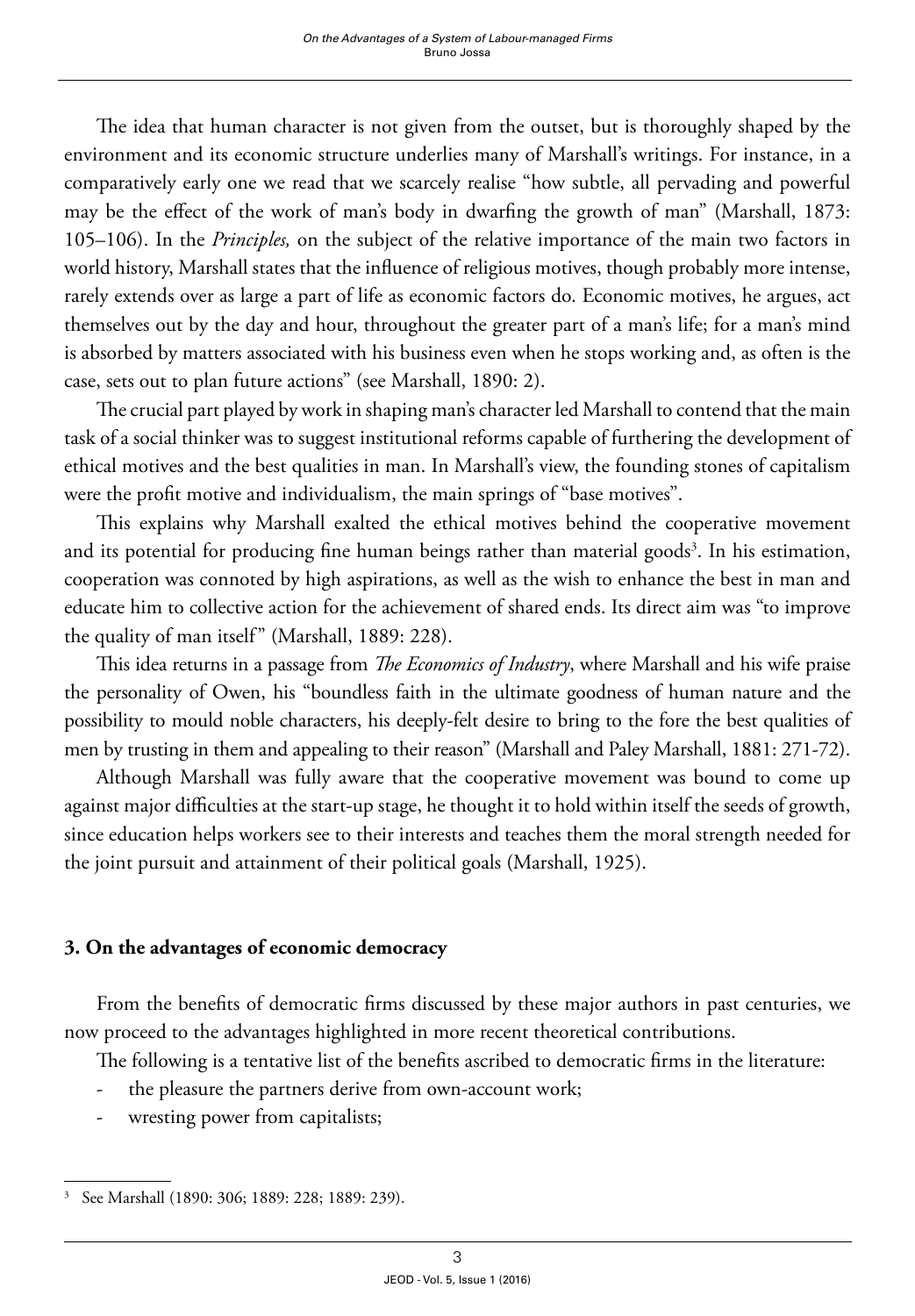- a powerful impulse to political democracy;
- major firm efficiency gains from worker involvement in production processes;
- a stop to exploitation and degrading alienated labour;
- the tendency of labour incomes to increase in proportion to boosts in labour and capital productivity;
- more investments in human capital;
- a positive influence on the characters of workers and stronger community feelings;
- softer competition and reduced insolvency risks;
- declines in structural unemployment and the disappearance of classical and Keynesian unemployment;
- marked downward trends in class conflict and wage hikes and the resulting slowdown in inflation;
- improved income distribution;
- an end to external firm control and, hence, to the sway of multinational corporations;
- reduced monopoly building;
- lower environment pollution levels and reduced production of hazardous materials;
- lesser risks of power abuse and fraud;
- economic efficiency gains from a lesser need for state intervention;
- the eclipse of the current paramount role of the economic factor in the evolution of society<sup>4</sup>.

As mentioned above, in this paper our analysis will be restricted to a few inter-related advantages of cooperation, specifically gains in democracy, higher productivity levels, the different role of competition in a system of cooperative firms, remoter bankruptcy risks, fairer income distribution patterns ad a reduced need for state intervention in the economy.

### **4. Competition in a system of democratic firms**

As far as competition is concerned, the Scottish 18th century economists who first underscored its importance argued that due to its "magic" effects people pursuing their personal interests would ultimately promote the interests of others as well and, hence, the overall interests of society. This idea is reflected in Adam Smith's well- known saying that "it is not from the benevolence of the butcher, the brewer, or the baker that we expect our dinner, but from their regard to their own interests. We address ourselves, not to their humanity, but to their self-love, and never talk to them of our own necessities, but of their advantages" (Smith, 1776: 17).

The extent to which competition will prove more of less tough depends on ethical, social and government-driven mechanisms. It is well known that Max Weber traced competition to the

<sup>4</sup> On the subject of the advantages of cooperatives overall, see Birchall (2012). It is worth noting, that Birchall's opinions on producer cooperatives strongly diverge from our approach in this paper.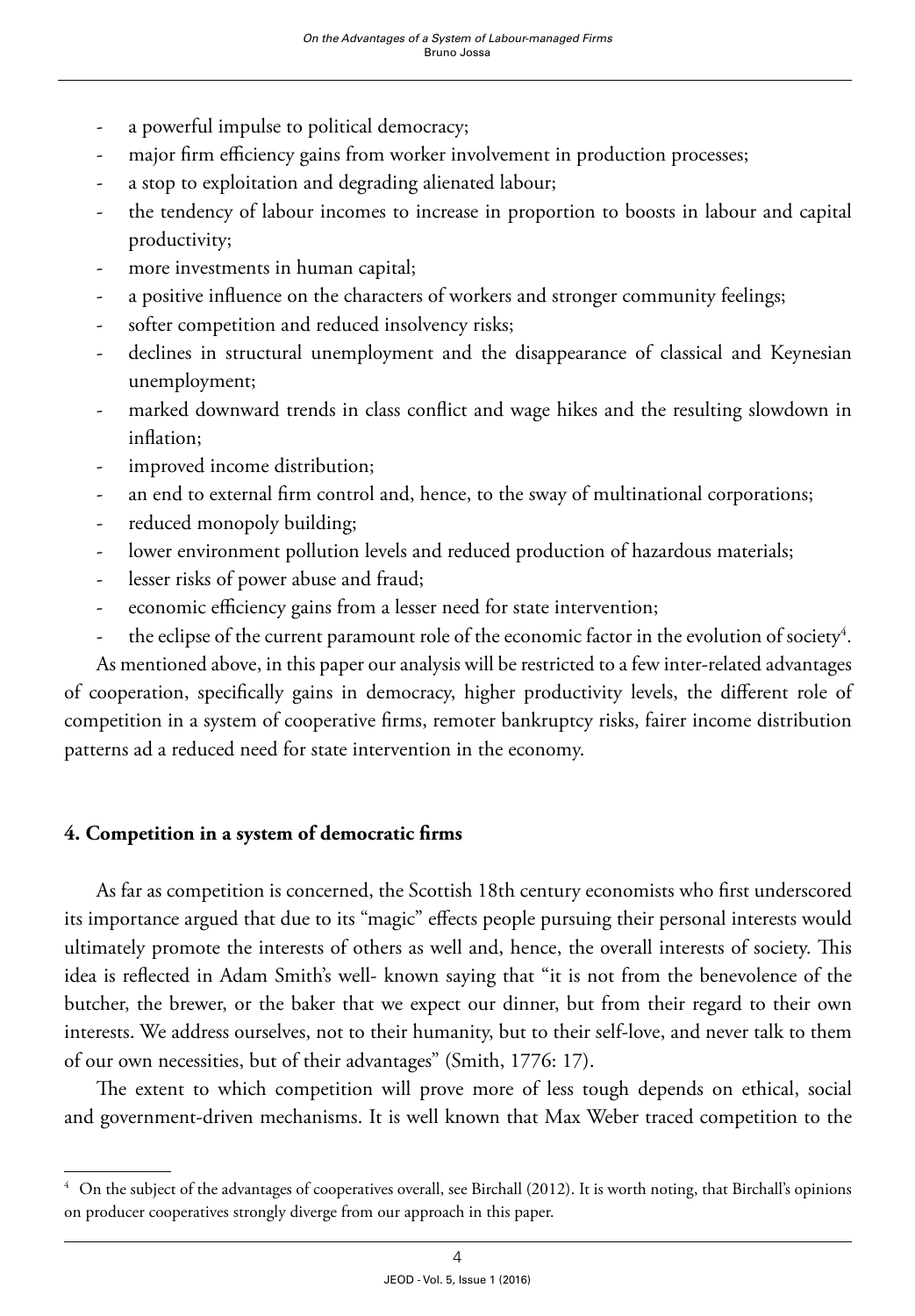Calvinistic ethic and that the general public are more supportive of the competitive race in the United States than in other parts of the world.

Marx (1857–58: 333) defined competition as "the free development of the mode of production based upon capital; the free development of its conditions and of its process as constantly reproducing these conditions". In free competition—he argued—"it is capital that is set free, not the individuals. As long as production resting on capital is the necessary, hence the fittest form for the development of the force of social production, the movement of individuals within the pure conditions of capital appears as their freedom".

Further on, he concluded: "thence, on the other hand, the absurdity of regarding free competition as the ultimate development of human freedom, and the negation of free competition as equivalent to the negation of individual freedom and of social production based upon individual freedom. It is merely the kind of free development possible on the limited basis of the domination of capital. This kind of individual freedom is therefore at the same time the most complete suspension of all individual freedom, and the most complete subjugation of individuality under social conditions which assume the form of objective powers, even of overpowering objects—of things independent of the relations among individuals themselves" (Marx, 1857-58: 335).

Taking the cue from Marx, it is possible to argue that the crux of the issue is not so much overly stiff competition, as the fact that competition today appears as "the free development of the mode of production based upon capital". In other words, insofar as it is true that competition in the service of capital is one thing and competition in the best interests of consumers and workers quite another, in a system of democratic firms competition would become a valuable mechanism and, as such, deserve effective protection.

Hence, a major benefit of a producer cooperative system is its potential for reducing competition. As will be argued in more detail in Section 9 below, competition would be cooled off thanks to the lesser insolvency risks faced by cooperatives. A firm whose managers feel tolerably safe from bankruptcy are free to opt for less stiff competition, for instance by granting the partners more free time or reducing workloads in preference to scaling up earnings. No matter how keen, competition under such circumstances would be no ill since the partners might check its effects by deciding it they wish to stand up to it or opt for cuts on their earnings.

In part, the assumed softer competitive regime connoting such a system can be traced to the practice of apportioning the surplus of a cooperative among all the partners. As a rule, the greater earnings flowing from the successful performance of a capitalistic business enterprise accrue to a small number of capitalists. In contrast, cooperatives apportion both earnings and losses among all the partners by definition and this, too, helps scale down competition.

Other authors lay emphasis on the importance of the finding that the pay rates of partners providing equal work inputs do not tend to level out (see Montias, 1976). As the aim of cooperatives is to maximise per capita incomes, these firms have no incentive to recruit workers prepared to accept wage rates below the average pay rate accruing to the existing partners. It is a well-known fact that cooperatives are only interested in recruiting partners whose prospective marginal productivities are above the level corresponding to its average pay-rate.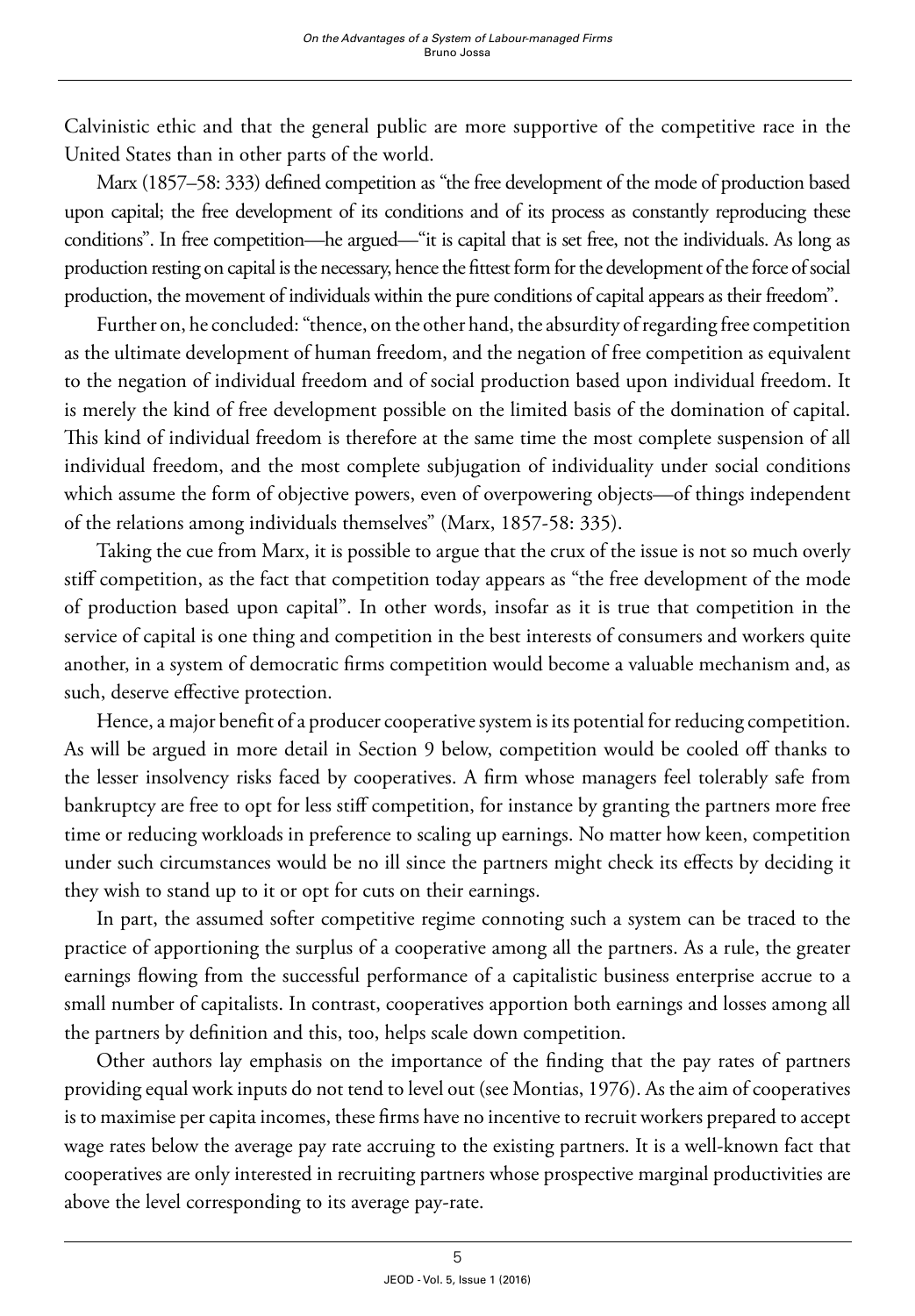This is why workers in cooperatives enjoy a greater and, even more importantly, a different freedom to choose between work and non-work. To clarify this point, it is worth considering that a firm which is not interested in replacing its workers with underbidders is one which knows all too well that even where its pay rates should fall below those of other firms it would barely be at risk of losing its existing workforce. As far as the partners are concerned, they are likely to use this circumstance to their advantage in terms of opting for more free time and fewer working hours.

On closer analysis, though, the situation just described is not devoid of drawbacks. As argued by Rothschild (1986), any one attaining the status of a capitalist and wishing to extend this newly acquired status in time will have no option but to accumulate. He is compelled to do so by the rules of competition governing the historically determined mode of production, and it is these that are the driving force behind his conduct. Accordingly, one adverse effect of a softer competitive regime is to interfere with the dynamic of the economic system and, probably, reduce its potential for growth.

With reference to our line of reasoning in this section, there are reasons for arguing that Marx was perfectly aware that markets are functional to the development of production forces and, therefore, acceptable to the extent they are non-capitalistic in nature, and that this assumption authorises Marxists to lay in a comparable claim. On closer analysis, competition is to be upheld so long as it is not excessively tight; in other words, competition has its benefits and whenever it is kept bland in order to reduce insolvency risks its benefits are redoubled (as will be argued in more detail further on).

# **5. The labour productivity edge on capitalistic businesses**

From Gramsci's perspective, for workers' councils to emerge, each worker "must have gained an awareness of his place within the economy. First of all, he must have felt part of an elementary unit or team and must have realised that technical upgrades to machinery and equipment reshape relationships with engineers: less and less dependent on the engineer, his one-time master, the worker must have gained in autonomy and acquired the ability to self-govern himself" (Gramsci  $1919-1920: 81$ <sup>5</sup>.

The production modes that arose at various stages of world history, from slavery to capitalism, had one thing in common: workers were stripped of the output of their labour since the benefits of their effort were reaped by others. In other words, over the span of history the best energies of workers have been "wasted" for want of just those incentives that would have induced them to engage in work to the best of their abilities.

<sup>5</sup> In Gramsci's mind, a social group aspiring to power must develop leadership abilities well before its takeover (Gramsci, 1975).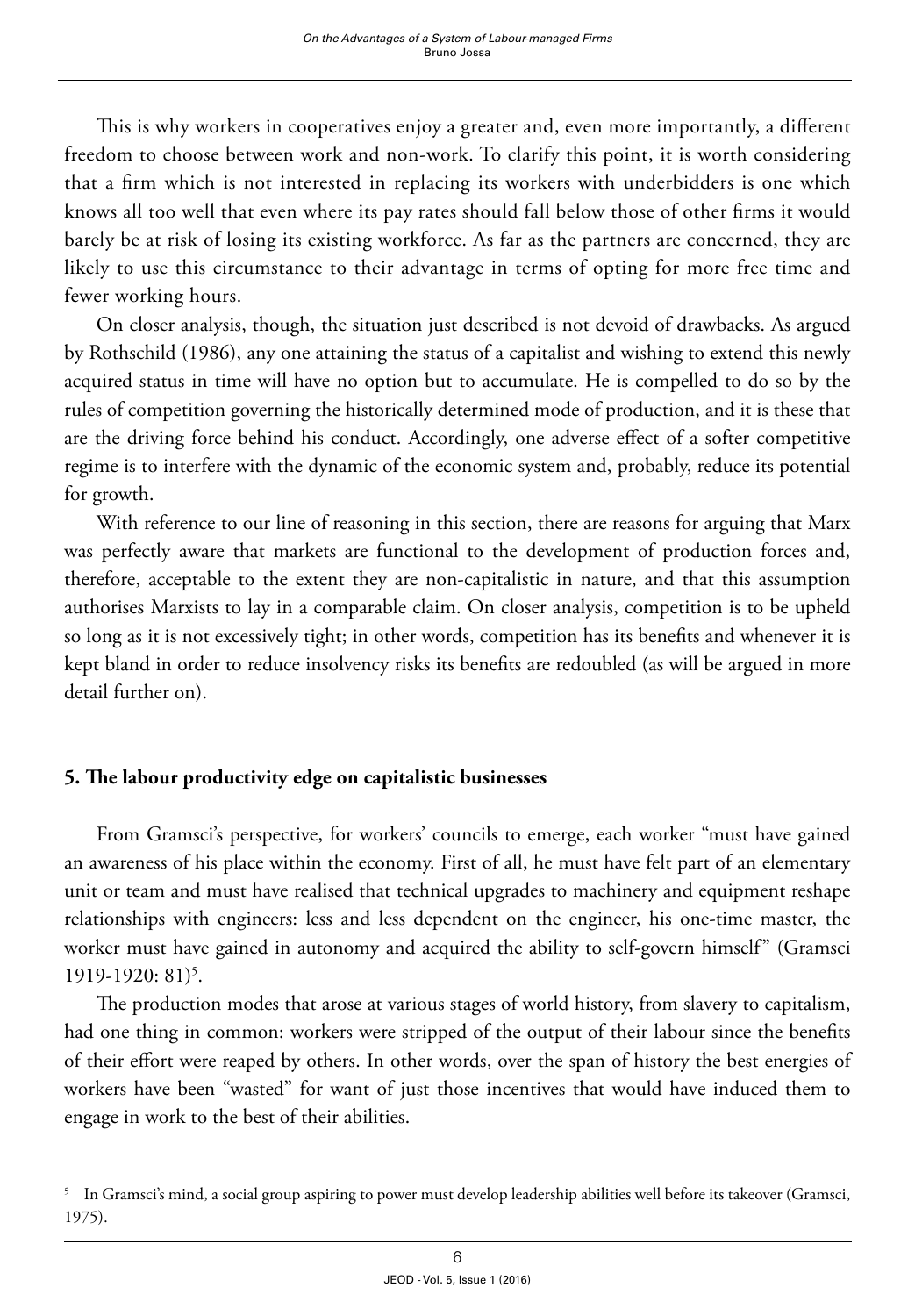The same does not apply to the members of a producer cooperative, whose title to appropriate the earnings from their work and responsibility for the firm's operations are strong inducements to streamline production and increase output.

If Gintis is right when he argues that "the labour forthcoming from a worker depends, in addition to his/her biology and skill, on states of consciousness, degree of solidarity with other workers, labour market conditions and the social organization of the work process" (Gintis, 1976: 37), an additional strong point of a cooperative system is a work organisation model which fosters mutual solidarity while allowing the partners to make their private utility calculations. And provided it is true that worker solidarity is a salient feature of cooperatives, it seems possible to argue that these firms will hardly be appreciably affected by problems arising in connection with the "moral hazard in teams" issue.

Two additional reasons accounting for the higher labour productivity rates of cooperative firms include greater focus on human capital building and less frequent dismissals. Indeed, risks of dismissal act as a disincentive to working towards the success of the firm and interfere with interpersonal relations<sup>6</sup>.

Other authors endorse the opposite view, i.e. that average work incomes in cooperatives fall short of those recorded in capitalistic business enterprises. Their argument is that the powerful stimulus stemming from the link between the marginal inputs of workers in capitalistic firms and their pay rates is abated in cooperatives since incomes there are strictly dependent on the way the surplus is apportioned among the partners.

In addition to this, the assumed productivity edge of cooperatives is said to be backed up by insufficient evidence. Pointing to promotion as an additional powerful stimulus to dedication and to earning the employer's esteem, some theorists contrast this strong point of capital-managed systems with a major drawback of democratic firms: an incentive to shirk inherent in the fact that only a portion of the surplus revenue generated by a partner's greater work input accrues to that partner. In a cooperative of *n* partners assigned to equal tasks this portion is but 1/*n*—which means that incentives to production increase in an inverse proportion to the size of a workercontrolled firm.

Even the above-mentioned impulse to worker solidarity is said to generate the awkward effect of inducing hard-working staff members to slow down their rates of work for fear of embarrassing their fellow-workers (for this argument, see Prandergast's 1999 review of the literature on the perverse effects of incentives and Tortia 2008a and 2008b).

At the other end of the spectrum are authors such as Meade (1972), Blumberg (1968), Conte (1982) and others who argue that worker involvement in corporate decision-making may increase motivation even in larger cooperatives and, hence, lead to major productivity gains.

<sup>6</sup> Borrowing Hirschmann's terminology (Hirschmann, 1982), it is possible to argue that positive productivity effects may flow from the prioritisation of "voice" over "exit" as the favourite mode of action (see Barreto, 2011).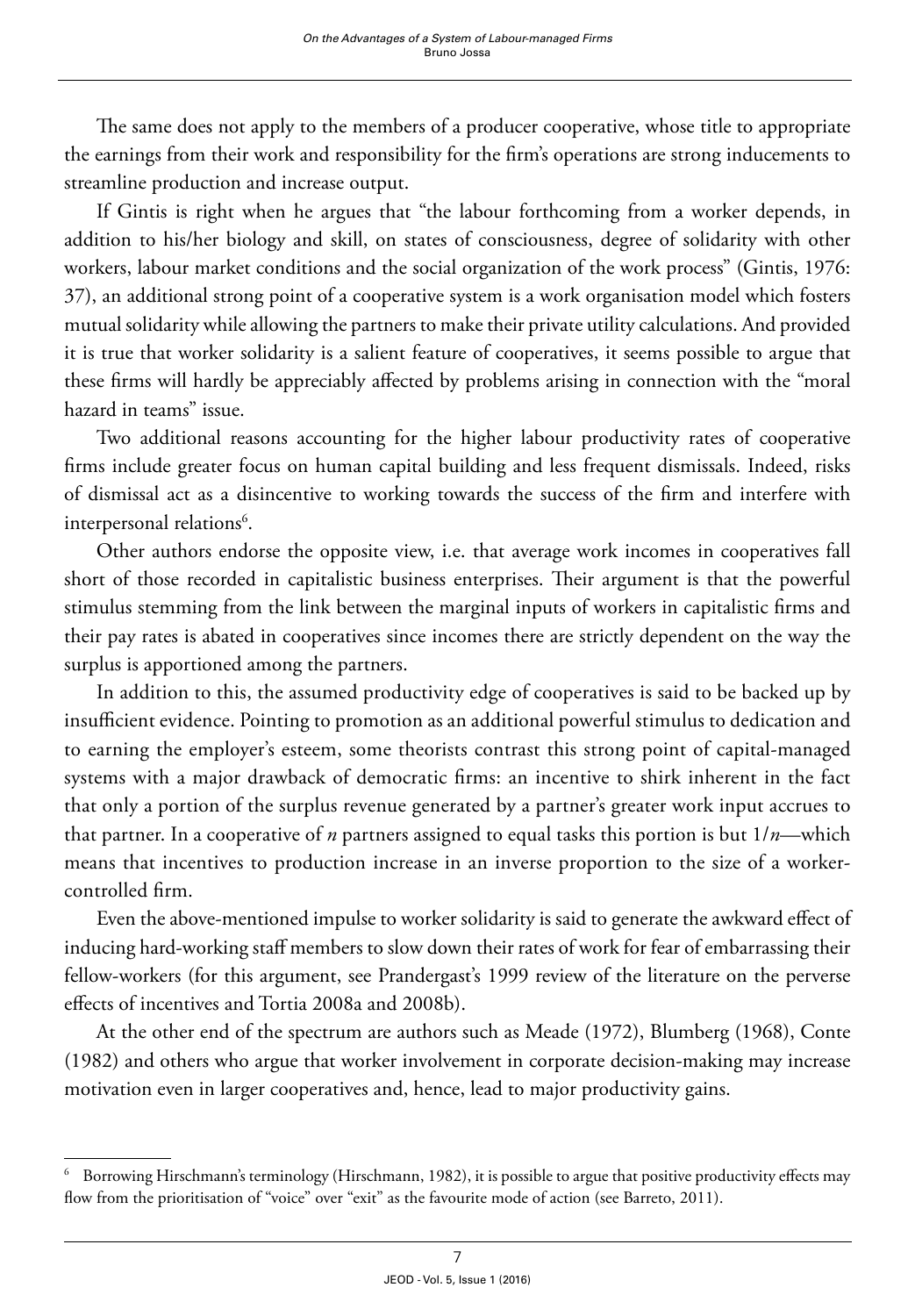The productivity effect of worker involvement was confirmed by the findings of the wellknown experimental project of the Elton Mayo school and, more recently, by a number of empirical researches<sup>7</sup>.

Conflicting results are reported in Hollas and Stansell (1988) and Faccioli and Fiorentini (1998). These two authors maintain that cooperatives are outperformed by capital-managed firms and a comparative analysis of capital-versus worker-controlled firms by Estrin points to a negligible productivity differential when headcount is used as a proxy of labour input and a considerable underperformance of cooperatives when the total hours worked by blue collars are used as a measure of labour input (see Estrin, 1991)<sup>8</sup>.

# **6. Income distribution in democratic firms**

The productivity gains associated with cooperation are likely to boost worker incomes above the levels prevailing in capitalistic systems. The question is the following: will income distribution prove to be more or less fair?

As is well known, in the theoretical producer cooperative model the profits reported by the firm are apportioned among the worker-partners based on "coefficients", i.e. pre-fixed percent shares which are centrally determined (and which in individual firms may be adjusted to remunerate some of the workers for more qualified production inputs). And there are reasons to assume that the socially determined distribution pattern substituted for the current market-determined pattern will bring about a fairer social order (see Castoriadis, 1975).

The "sacrifice-based criterion" is a socially determined distribution method that was originally theorised by Albert and Hahnel in numerous essays and subsequently analysed and discussed, among others, by Panayotakis (2009). In our estimation, though, this criterion should at least be complemented with the principle that each individual is to be accountable for the actions and tasks associated with his/her position.

In a worker-controlled firm system, differences in pay levels will be observed within one and the same cooperative and between different firms. Intra-firm income differences produced by the

<sup>7</sup> See of Jones and Backus (1977); Bellas (1972); Thomas and Logan (1982); Defourny, Estrin and Jones (1985); Estrin, Jones and Svejnar (1987); Bartlett et al. (1992); Levine and Tyson (1990); Sterner (1990); Weitzman and Kruse (1990); Defourny (1992); Estrin and Jones (1992; 1995); Craig and Pencavel (1995); Doucouliagos (1995); Levine (1995); Gui (1996); Ben-Ner, Hahn and Jones (1996); Tseo et al. (2004) and Tortia (2008a).

<sup>8</sup> For rather ambiguous results, see Fitzroy and Kraft (1987) and Berman and Berman (1989). Noticeable surveys of this research area include Jones and Pliskin (1991) and Bonin, Jones and Putterman (1993). On closer analysis, though, since the organisational patterns developed by cooperatives before the rise of economic worker control theory depart from the theoretical model to the point of impinging upon labour productivity, it is fair to admit that these surveys are not directly relevant to our approach in this paper.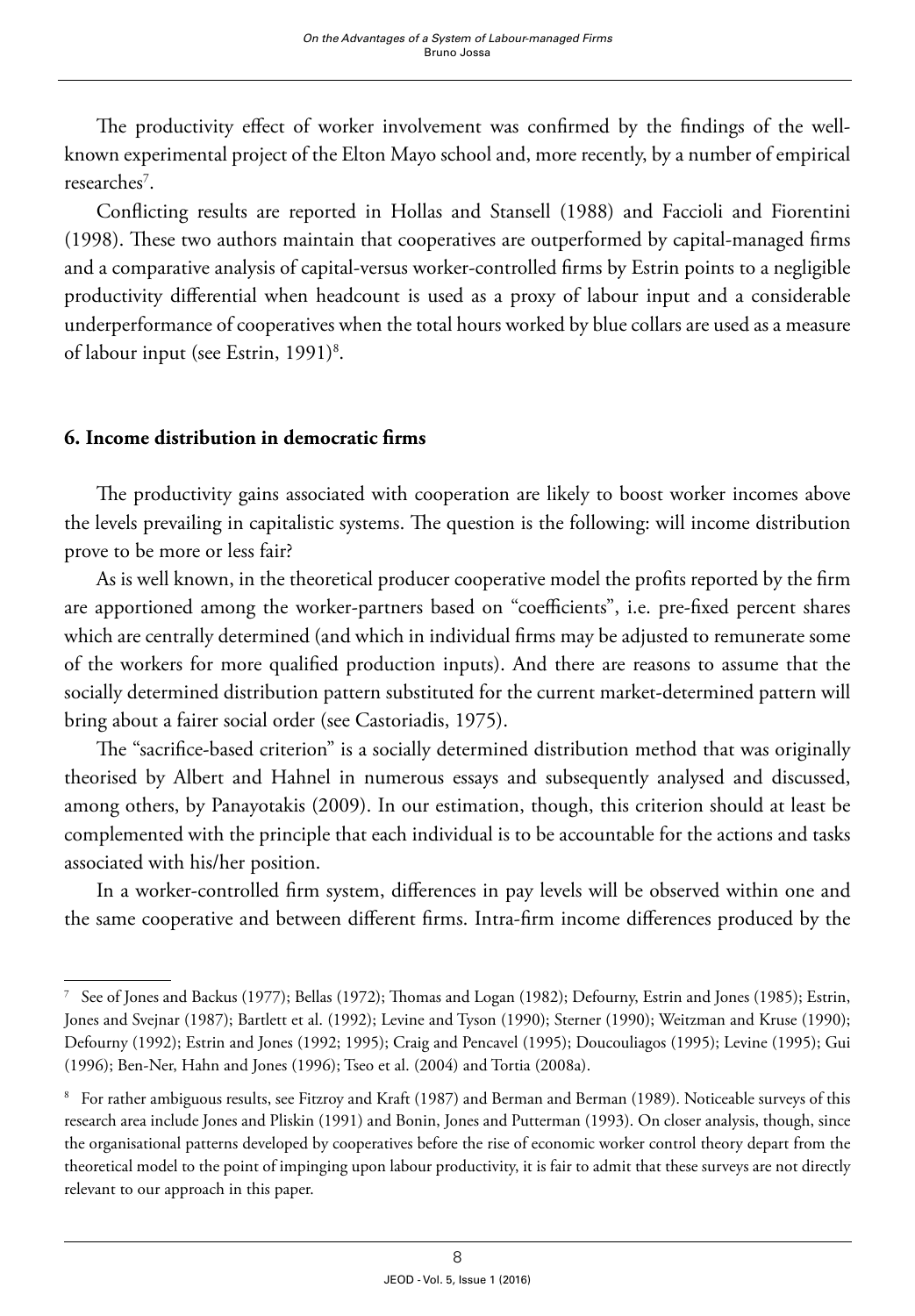application of centrally fixed coefficients are socially determined by definition, while the higher pay levels granted to certain categories of workers in exchange for special work inputs should be fixed by the workers themselves at their meetings. In this case, as the workers must have regard to the conditions prevailing in the market, it is more appropriate to say that the resulting coefficients are socially determined just in part, since the social essence of the decisions made by the government on the one hand and by the partners on the other is attenuated—though not entirely nullified—by external market pressures.

Are there grounds for assuming that socially determined distribution coefficients will help reduce inequality?

In point of fact, supply and demand do not obey the same rationale. Whereas demand for labour fluctuates in accordance with the conditions prevailing in markets and with corporate requirements (firms hire fresh workers according to need), supply is not solely determined by market factors, varies over considerably longer time spans and is therefore much less volatile. Accordingly, the prices of the production factors are not determined by the law of supply and demand, as are those of commodities. In a system of cooperative firms, Krugman wrote (2007: 7) that "institutions, norms, and the political environment matter a lot more for the distribution of income" and "impersonal market forces matter less" than economic manuals might lead you to believe (see also, inter alii, Fleetwood, 2006 and Di Quattro, 2011).

Let us assume that the distribution coefficients of a cooperative system are determined by the social choices made by parliament irrespective of the conditions prevailing in markets. A priori, there is no evidence to back up the assumption that a socially determined distribution pattern, once put in place, would level out demand and supply for any category of workers.

But what would happen in a cooperative system in the event of disequilibrium in a single labour market?

When supply for a given job description exceeds demand, firms will be able to recruit personnel with the most suitable qualifications and the long-term unemployed will have no way out but to switch to different jobs. A time series analysis of labour market trends has shown that young people in search for a first job tend to shun those qualifications for which supply systematically exceeds demand and that even in times of excess labour demand firms have difficulty in finding workers with the requisite qualifications. In the long run, however, the market develops its natural response, in terms of inducing the unemployed to choose those job descriptions for which employment prospects are greatest.

In point of fact, due to the combined effects of the educational system and the practice of recruitment by means of competitive examinations such spontaneous market responses will not entirely cancel the socially determined nature of distribution. By its very nature, this recruitment system is a tool that balances out labour supply and demand. And the role played by the educational system in determining the professional choices of the young is well known and need not be entered upon here. In many respects, the educational system and recruitment by competitive examination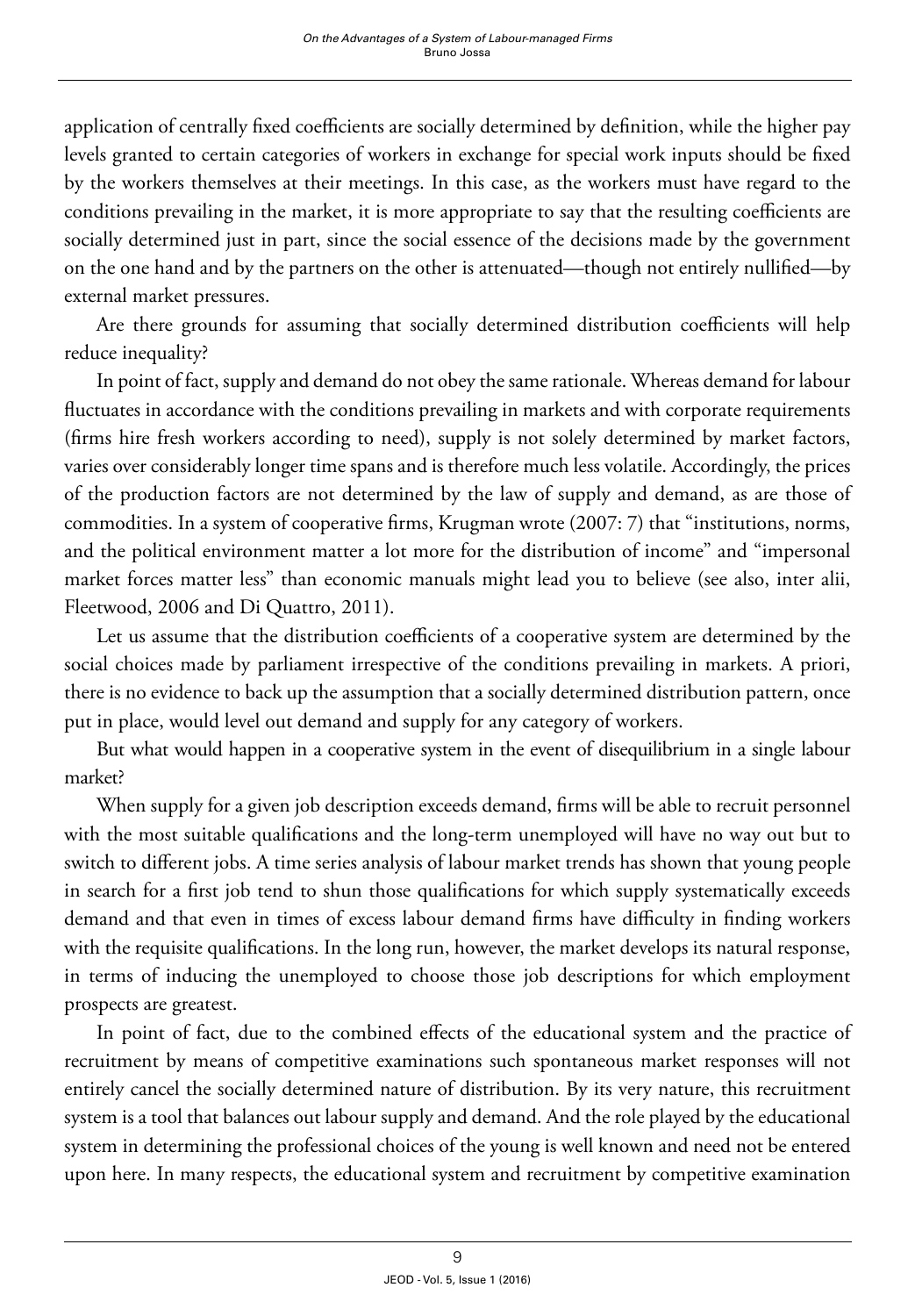are designed to attain the same goal<sup>9</sup>. In other words, if the public hand regulates labour supply in such a way as to determine the desired adjustments to demand, the pay rates of the factors can be fixed at levels that social conscience will perceive as fair<sup>10</sup>. And the social conscience of individuals working in a system where capitalists have no say tends to develop in the direction of egalitarianism.

All this said, it is fair to admit that the above objection is hardly strong enough to reverse the conclusion that distribution will be more egalitarian in a system of cooperatives than it is under capitalism.

Before we conclude our analysis of distribution, it is worth mentioning the weighty objection that workers expected to take all the risks associated with production may not be fully satisfied with incomes fluctuating in accordance with the changing fortunes of their firms (see, for instance, Ben-Ner, 1987; 1988). To refute this objection, it is possible to argue that the best way to organise a democratic firm is to fix the pay rates of the partners at levels enabling the firm to report a profit, to allocate the undivided surplus to a reserve and to use the relevant funds to offset falls in revenues possibly caused by downturns in business.

A closing and fairly obvious observation is that even in situations where distribution coefficients are socially determined, the state would nonetheless be called upon to play a part, for example by using taxation, fiscal incentives and subsidy policies to correct glaring inequalities (just as happens in capitalist systems) $11$ .

Concluding, we cannot subscribe to the widely shared assumption that even in a system of worker-controlled firms the law of markets would necessarily perpetuate those appalling inequalities which to-date, more than ever, afflict humanity (see Derrida,  $1993)^{12}$ .

# **7. 7. Internal control and firm size in a democratic firm system**

One of the reasons why the "one man one vote" principle is a major plus point of a workermanaged firm system is its potential for reducing systematic inter-firm control. The cross holding structure of group companies is, indeed, both anti-democratic and extremely unfair because it

<sup>9</sup> The idea that distribution may be socially determined is at the basis of the movement for participatory economics promoted by Albert (see Albert, 2003).

<sup>&</sup>lt;sup>10</sup> Departing from this approach, Miller (1989) maintains that in a self-managed firm system distribution is determined by the market, but that suitable corrective actions by the state might raise its level of social acceptability well beyond that prevailing in capitalist systems.

<sup>&</sup>lt;sup>11</sup> Whereas an interesting book by Dunn (2005) contrasts markets as the domain of egoism with democracy as the domain of equality, out attempt, in this book, has been to show that economic democracy would tend to reduce the sharp inequalities that are typically observed in capitalist systems.

<sup>&</sup>lt;sup>12</sup> The top executives in major US corporations sometimes draw paychecks in hundreds of millions of dollars, 300-400 times the pay of their employees (see Baker, 2012).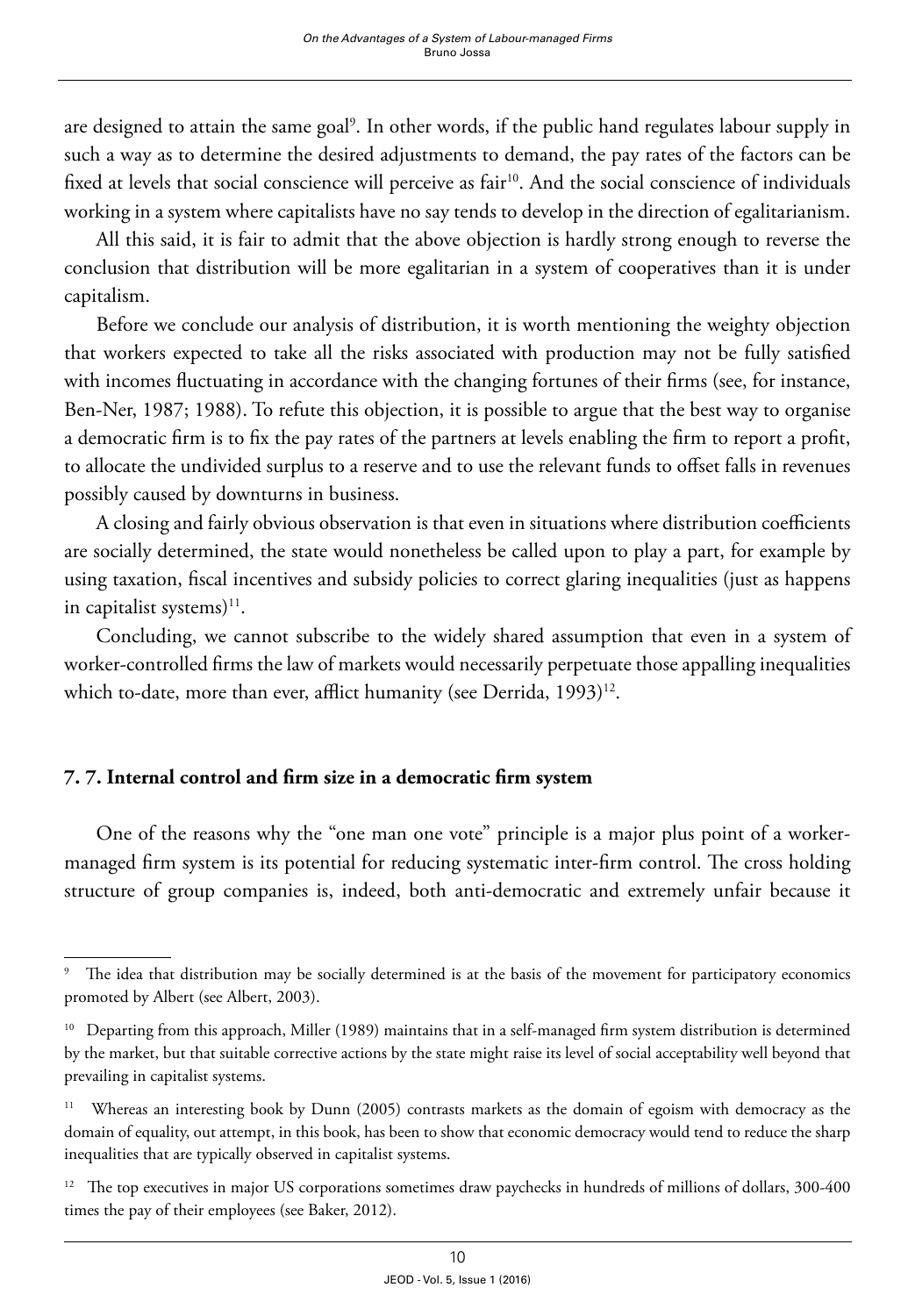enables holders of relatively small stakes to control large business sectors and creates the assumption for the holding company to appropriate the profits of any of its subsidiaries by simply passing a majority resolution to this effect.

To a large extent, the dark shadow cast over world politics by the business world is one of the effects of the proliferation of multinational corporations, and the growing political power of firms is the main driving force behind the advancement of post-democracy. An additional advantage of an all-cooperatives system is hence the potential of lesser external firm control to sweep away multinational corporations from the business scene<sup>13</sup>.

At this point, it is worth raising the question if less systematic inter-firm control is likely to scale up the sizes of cooperatives above the present-day average size of capitalistic business enterprises.

Vanek laid considerable emphasis on the tendency of cooperatives to keep the size of their firms to scale with those of their production units (Vanek, 1970). As is well known, upon reaching the dimensional optimum of its production unit, a capitalistic company feels encouraged to implement plant enlargements and upgrades on the assumption that this will generate comparable rises in profits; and this is how monopolies arise. In contrast, a cooperative will consider plant upgrades only in connection with the entry of new members and leave per capita incomes roughly unaltered. It is this that accounts for the differences in scale between capitalistic companies and cooperative firms<sup>14</sup>.

In the opinion of Gordon (1976), the main driving force behind the growing industrial concentration levels typical of capitalistic economies is not the prospect of securing economies of scale, but the process he terms "qualitative efficiency"**:** the aim of the ruling class to keep in check the working class and exercise full control over production. Indeed, capital concentration makes for tighter capitalistic control over production and leaves workers less and less scope for opposing employer decisions. It is the typical response of the ruling class to the struggle of labour for fairer income distribution patterns.

The benefits of the lower industrial concentration levels observed in cooperative systems include a downward trend in advertising expenditure (see Steinherr, 1975) and an appreciable drop in transport costs: if nine firms operate in a given industrial sector in place of a single monopolist— Vanek computed (2006)—the distance to be covered in supplying consumers assumed to be evenly distributed in space will decline by one-third of the previous total.

Hence, the smaller average size of cooperatives versus capitalistic firms results in a number of advantages for a labour-managed firm system. And in Vanek's view this is probably the most important strong point of such a system and, arguably, one whose scope is far from confined to the domain of economic theory (Vanek, 1993).

<sup>&</sup>lt;sup>13</sup> Hence the comment of Crouch (2003) that this insight would have induced first-generation revolutionaries to campaign for the abolition of capitalism.

<sup>14</sup> Authors attaching major importance to this characteristic of cooperative firms include Barreto (2011).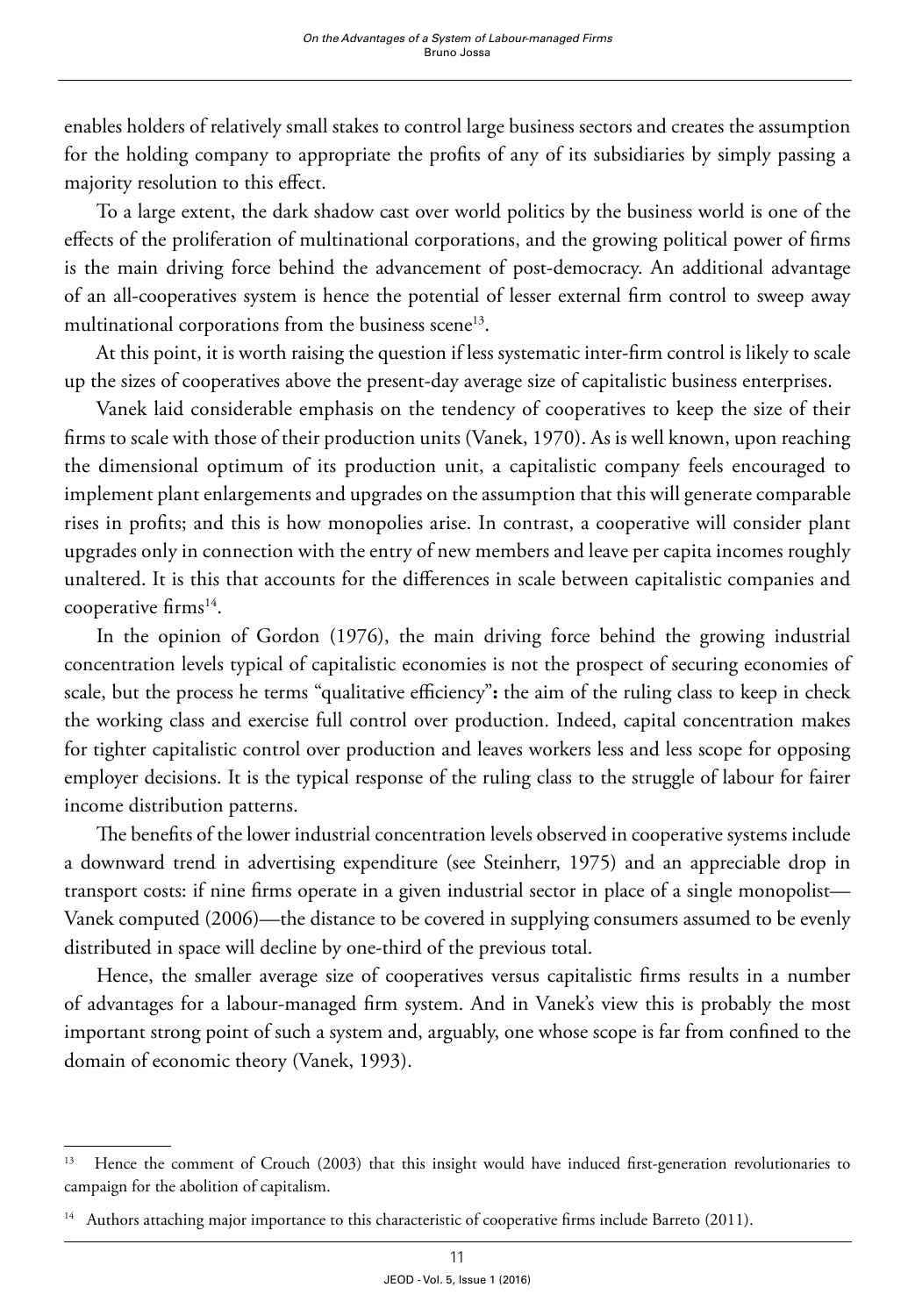# **8. Reduced bankruptcy risks in democratic firms**

As mentioned before, remoter insolvency risks are a major strong point of a system of cooperative firms. As is well known, companies face insolvency when their costs exceed revenues. Hence, the absence of the largest cost item—wages and salaries—would greatly help confine risks of insolvency in a democratic firm system.

An additional argument is relevant in this connection: if the pay rates of a firm fall below the average level for the system, the partners will tend to leave. However, considering the aversion to the entry of outsiders postulated by the theoretical model of cooperatives, finding better-paying jobs will be all but easy. Hence, on occasion the benefits stemming from remoter insolvency risks in an all-cooperatives system may be offset by the need to put up with lower incomes.

On closer analysis, the downward trend in insolvencies is the result of a major difference between capital- and employee-managed firms: in the former, workers take precedence over capital providers since they cash their wages and salaries on a monthly basis; in the latter, the members participate in the "residual" and, although this may be paid out in monthly instalments as well, it is determined after the whole of the firm's costs, including capital charges, have been duly settled.

In other words, it is possible to argue that the remoter bankruptcy risks faced by workerrun firms are the result of the fact that those holding job relations in these firms would cease being privileged creditors entitled to be satisfied before other creditors in the event of bankruptcy proceedings. Since they are partners, these workers carry the risk and limited liability for a company failure on their shoulders.

Our arguments in support of low bankruptcy frequency—we must add—are only relevant to the theoretical cooperative model in which workers earn variable incomes. In actual fact, in most existing cooperatives the members are paid fixed wages and salaries.

In a system where incomes may be zeroed workers must evidently enjoy some measure of protection, but this goal calls for state intervention into the economy and is a point on which we will come back further on<sup>15</sup>.

The remote bankruptcy risks of cooperatives are inter-related with equally remote risks of dismissal. As is well known, a cooperative may respond to declining demand by reducing the working hours of its workers instead of laying off part of its workforce. On the one hand, it is this that explains why cooperative firms rarely face bankruptcy even in situations of excess headcount and/or drops in income; on the other, it is possible to argue that the low destaffing levels typical of cooperatives can be traced to the remoter insolvency risks run by such firms**.** Hence, one advantage flowing from the reduced insolvency risks run by employee-managed firms is to make jobs in cooperatives safer and more lasting.

<sup>&</sup>lt;sup>15</sup> The argument that bankruptcies are an exception among employee-managed firms (also for reasons other than those highlighted in this paper) is supported by empirical evidence (see Ben-Ner, 1988; Stauber, 1989; Dow, 2003).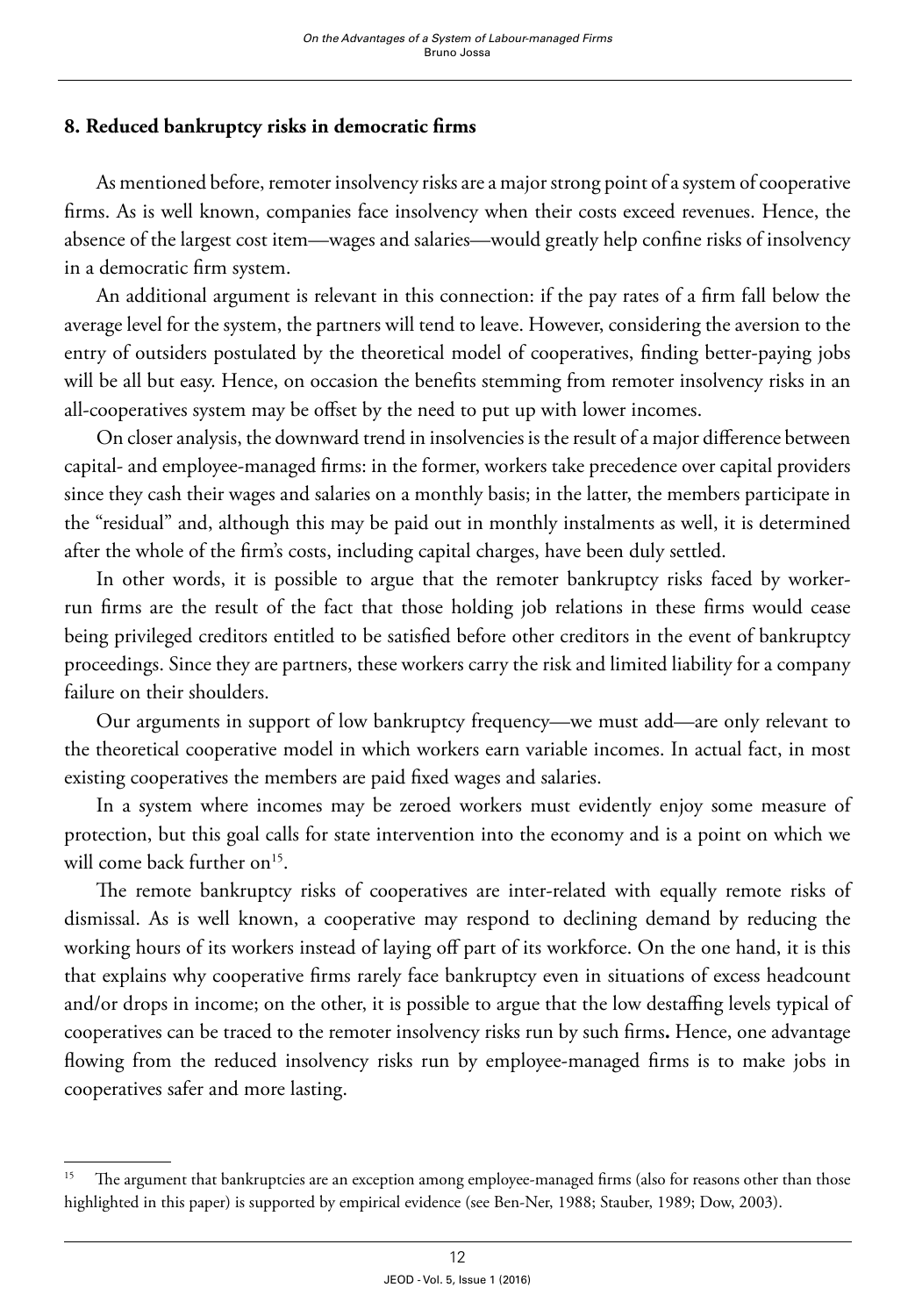# **9. State intervention in a system of producer cooperatives**

In conclusion, it is worth raising the question if and how the state should intervene in the economy of a worker-controlled firm system.

Arrow has recently re-emphasised that markets are incompatible with government in any form. Moreover, in an analysis of industrial countries Barro has shown that the redistributive State policies required for each piecemeal extension of democracy, though designed to further such a basic component of democracy as equality, are actually at odds with efficiency (Barro, 1996).

Arrow, Barro argue that any state action requiring tax increases stands in the way of the achievement of a Pareto optimum. In an attempt to back up the theoretical approaches of liberalist academics with experiential data, Barro (op. cit.) mentions an awkward link between slow growth and political freedom that should induce governments to reduce state intervention: in a political freedom index (ranging between 0 and 1) of some 100 countries which had provided their 1960- 1990 data, it was observed that countries with an index value above 0.5 were those where growth was slowest.

As these objections are well argued, they can help us pinpoint some of the plus points of a system of producer cooperatives.

A major finding of economic science is the potential of a perfect-competition system to generate a Pareto optimum within the utilitarian tradition of well-being. On closer analysis, however, a Pareto optimum maximises well-being only with respect to a specific initial distribution of economic resources and within a system to which the "survival assumption" is found to apply. As a result, if we take as a starting point a Pareto-optimal situation, a new situation with a better initial income distribution will improve the well-being of a community. Indeed, this is the reason why governments attempt to improve income distribution.

These reflections suggest a weighty argument in support of a cooperative system. As argued by Stuart Mill, production activities are usually contrasted with income distribution because the former are said to obey mechanical rules, while the latter is thought to be socially determined. Inasmuch as this is true, fairer income distribution patterns can be put in place in two alternative ways: a) by enforcing tax bracket adjustments and, hence, both hampering the free working of markets and preventing the achievement of Pareto optimums; b) by enforcing legislation designed to pave the way for equal access opportunities to the more lucrative professions.

Hence, it is possible to argue that a democratic firm system stripping capital of its power and control rights can bring about a fairer income allocation structure even in the absence of actions designed to modify the taxation system or interfere with the working of markets. Options available to governments include policies with a negligible impact on market mechanisms, for example a reform of the educational system, a well-organised system of competitive examinations to govern recruitment or the enforcement of a well-orchestrated succession tax regime. In overall terms, governments can be expected to shape goal-specific strategies ensuring the implementation of State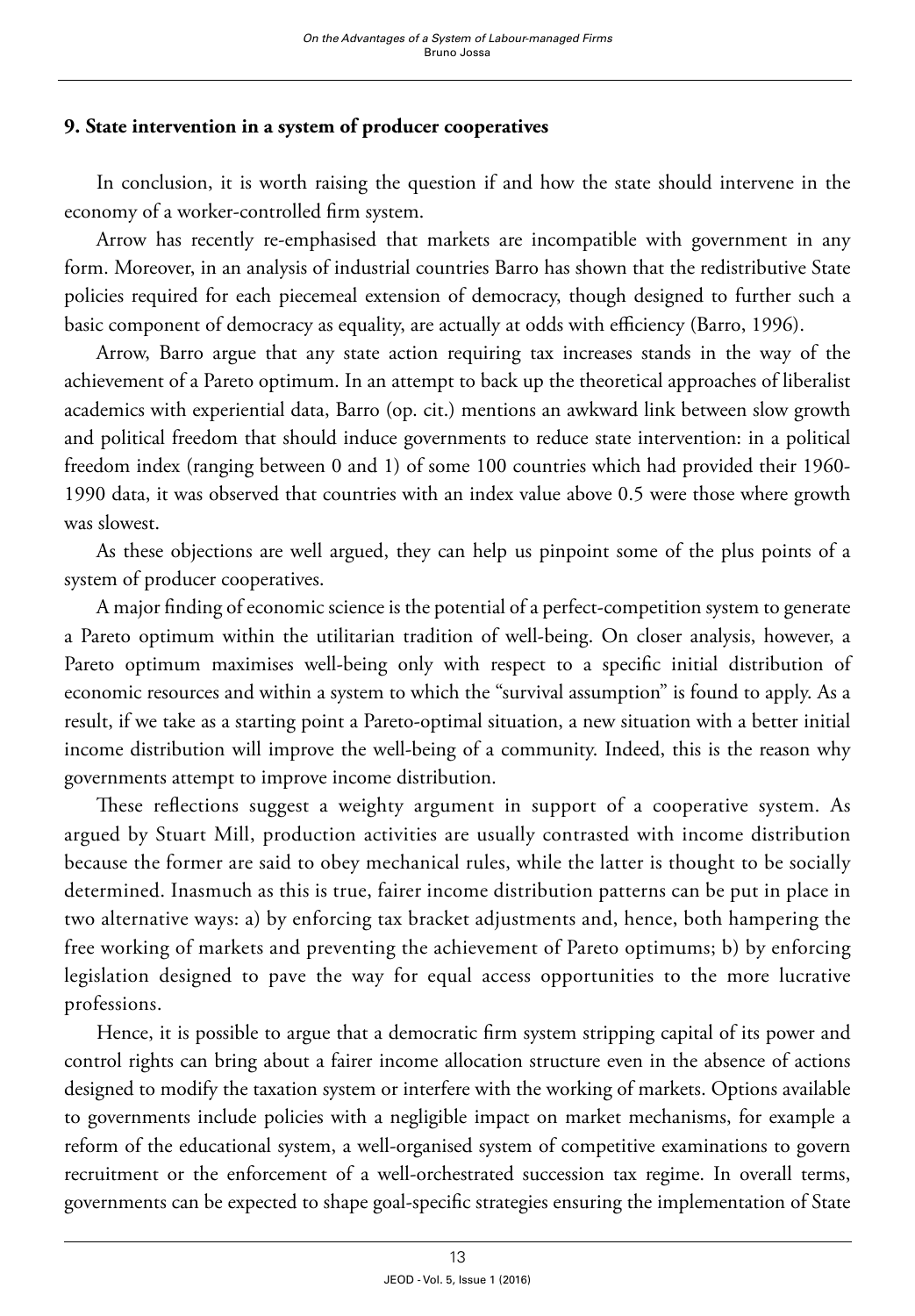intervention policies capable of improving income distribution without encroaching upon the free working of market mechanisms<sup>16</sup>.

In point of fact, government action is not only aimed to shape more equitable income distribution patterns, but also to scale down risks of "market failures". Especially in a globalised world, unwanted economic crises are sure to be sparked off by the workings of the invisible hand as long as there are markets<sup>17</sup>, but despite the obvious implication that downturns in the economy will continue to be a risk even in markets where capitalists have been ousted from power, there are reasons to assume that such undesirable turns of events would be less frequent than they are in capitalistic systems. Indeed, in a system freed from the control of capitalists the State will find it easier to intervene in the economy for the purpose of fending off crises. The multitude may act as one or as many, and it may become a political agent either by developing unity of will or through the workings of the invisible hand. But such unity of will as is expressed through political majority resolutions is much less forcefully counteracted by the action of markets (the invisible hand) if the markets concerned cease being conditioned by the requirements of capital.

To shed light on additional facets of this problem, a comparative analysis of such antipodal systems as a pure capitalistic market economy and one where the state strives to correct malfunctions is likely to suggest the *prima facie* conclusion that problems can be readily handled if "market failures" are exceptional occurrences and State action can hence be confined to a minimum. In point of fact, it is widely held that market failures are the rule and that massive intervention by a state bureaucracy may generate even grimmer inefficiencies than those self-generated by the market. This poses a need to establish if, and to what extent, a system of producer cooperatives would actually be in a position to outperform capitalistic markets in terms of averting, or at least remedying, the typical failures of a system driven by the private profit motive only. Experience has taught that many issues likely to degenerate into classical market or State failures (dismissals, excess or ineffectual work input control, environment-averse actions, etc.) can be effectively tackled by communities. As these, contrary to the State or markets, have crucial information about the needs and abilities of their members (see Bowles and Gintis, 2002), near-community organisations such as producer cooperatives might take the place of the State or supplement its action in a wide range of situations and reduce the need for public intervention. In overall terms, a democratic firm system where capitalists have been stripped of power is able to tackle most of the causes of market failures even in the absence of state intervention.

<sup>&</sup>lt;sup>16</sup> The persuasion that the legal "superstructure" of the bourgeois state was a historical necessity induced Marx to argue that no alternative formal criterion for the distribution of property was likely to outperform it even at the early stages of a communist system (see Zolo, 1974). In this connection, Galgano della Volpe wrote: "As long as a state—albeit a democratic one such as a socialist state—does exist, and as long as there is a social order organised in accordance with the criterion of the distinction between governors and governed, there is no way of deflecting from the basic principle that a limit is to be placed on the power that the state should be allowed to wield over the citizens" (Della Volpe, 1964: 47).

<sup>&</sup>lt;sup>17</sup> This is true despite the creation of the Group of Eight following the epoch-making admission of China and India as additional members.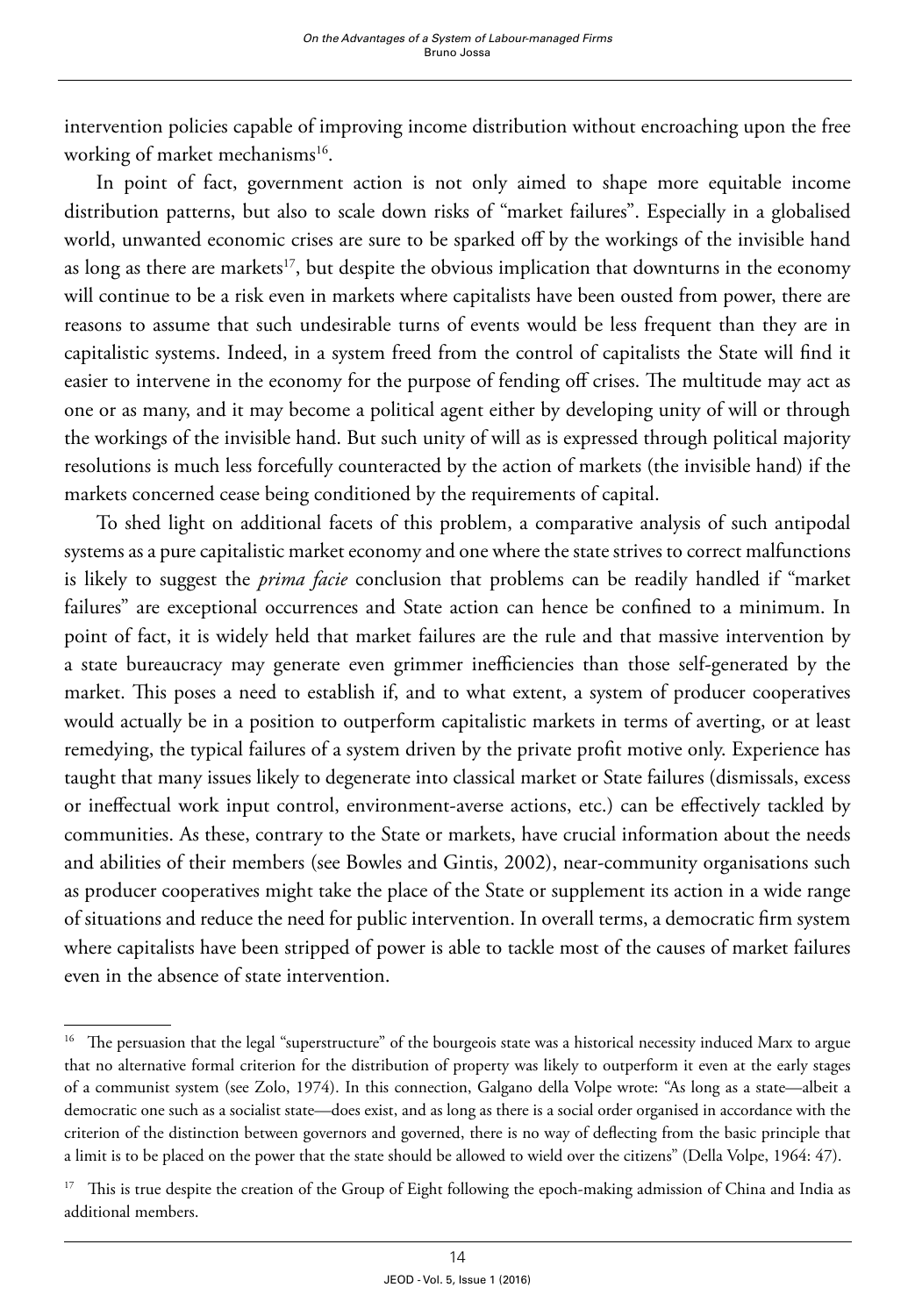Inasmuch as this is true, the State would be called upon to intervene in the economy even in a democratic firm system, but its intervention would be less pervasive than it tends to—and must be at the present day.

Concluding, a considerable advantage of a cooperative firm system is its potential to further the smooth working of markets thanks to a lesser need for state action.

An additional issue requires discussion at this point. A well-known Italian theorist of the cooperative movement has written: "for my part, I think that the policy of granting benefits to cooperatives is in contrast with the very nature of producer or other cooperative firm models because the relevant costs would ultimately be borne by taxpayers or consumers" (Valenti, 1901: 526).

Is this objection to the point?

Several authors have provided empirical evidence to back up their claim that democratic institutions foster growth. Firstly, they argue that democracy is an enabler of economic growth because its impulse to the circulation of information scales down uncertainty among the general public and favours an awareness of the need for, and effectiveness of State intervention under certain circumstances. An additional claim is that democracy facilitates the accumulation of social capital in terms of developing civic virtues, specifically the ability of the citizens to gain a correct appreciation of the general interest and work towards its achievement. A third claim is that the potential of democracy to reduce inequality impresses further impulse on the development of civic virtues<sup>18</sup>.

### **10. Conclusion**

In Musgrave's approach (see Musgrave, 1986), a commodity is classed as a merit good (as opposed to a demerit good) if its production is concordantly rated as beneficial both by its direct users and by the community at large. Accordingly, each newly-founded democratic firm can be categorised as a merit good if it generates benefits for its workers, strips capitalists of their power through the enforcement of the "one man one vote" principle, helps cool down inflation, positively influences the personalities of its members and produces any of the additional advantages discussed in this paper.

The categorisation of the democratic firm as a merit good explains why a wait-and-see policy would be a mistake. In a "free competition" context, cooperatives might fail to assert themselves in their own right and lose out to capital-managed businesses because entrepreneurs planning to set up new firms or reorganising existing ones have little incentive to opt for the cooperative form. Inasmuch as this is true and if democratic firms are actually merit goods, the task of furthering their growth cannot be left to private initiative.

<sup>&</sup>lt;sup>18</sup> See Hall and Jones (1999), Acemoglu, Johnson and Robinson (2002); Rodrik, Subramanian and Trebbi (2002) and Zamagni (2008).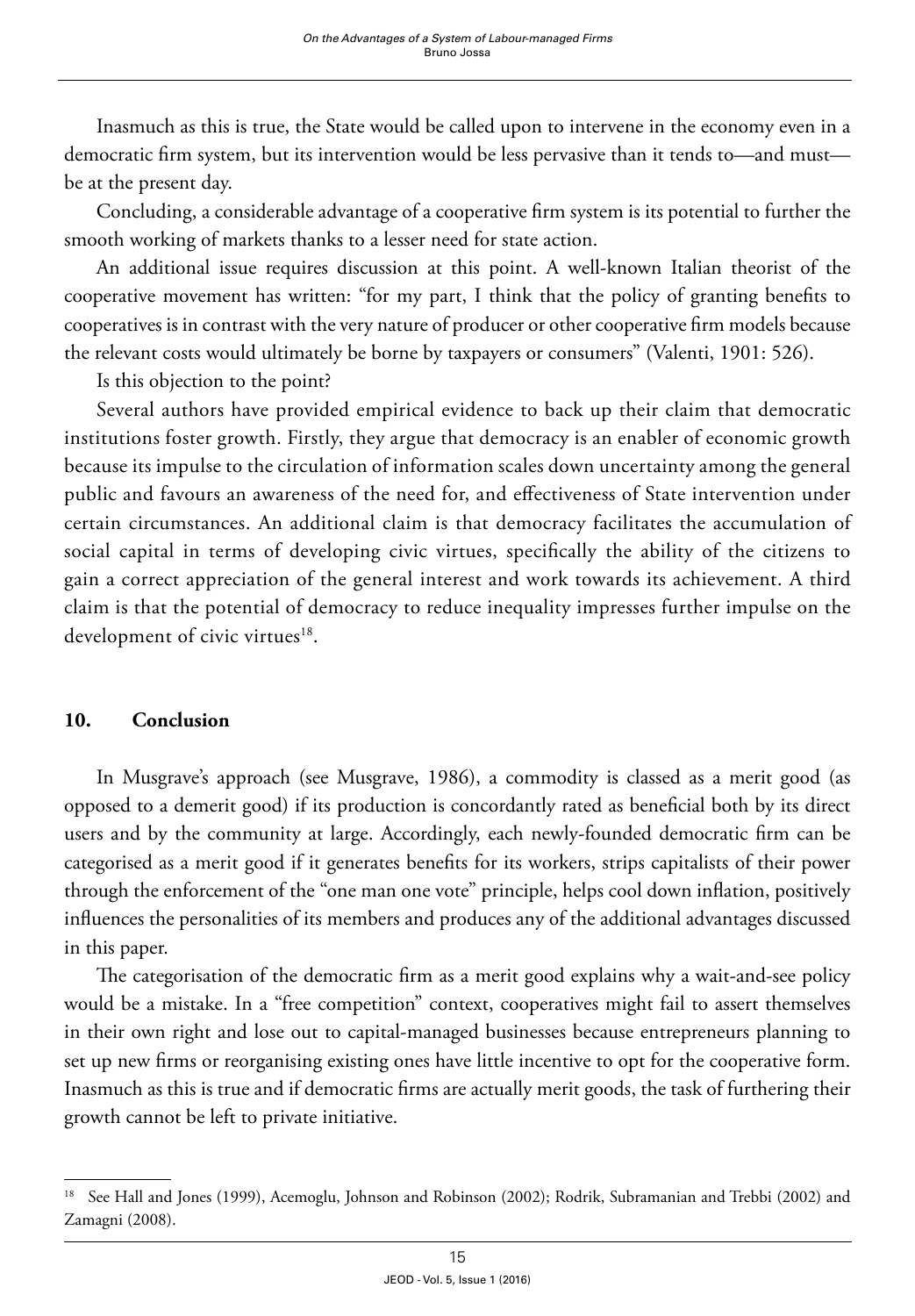Deploring the narrow scope of a great many policy decisions, Rawls remarked that efficiency considerations are but one, and often a relatively minor basis of decision, spoke out against the tendency of society to "acquiesce without thinking in the moral and political conception implicit in the status quo or leave things to be settled by how contending social and economic forces happen to work themselves out" (Rawls, 1971: 229), and expressed the hope that specialists in economic policy would at long last broaden their horizons (op. cit.).

Concluding, as soon as cooperatives are categorised as merit goods, it follows quite naturally that any government, whatever its political-economic orientation, should make it its task to further the growth of a democratic firm system by enforcing tax or credit benefits for this purpose.

On this point, though, Dow (2003) has objected that nothing can prevent sceptics from arguing that the sheer level of social spending that would be required to fund the growth of the cooperative movement is barely commensurate with the benefits that can be expected from such a policy<sup>19</sup>.

# **References**

- Acemoglu, D., Johnson, S. & Robinson, J. (2002). Reversal of Fortune: Geography and Institutions in the Making of Modern World Income Distribution, *The Quarterly Journal of Economics*, 117(2): 1231*–*1294. DOI: [https://doi.](https://doi.org/10.1162/003355302320935025) [org/10.1162/003355302320935025](https://doi.org/10.1162/003355302320935025)
- Albert, M. (2003*). L'economia partecipativa.* Roma: Datanews.
- Barreto, T. (2011). Penser l'entreprise coopérative: au-delà du réductionnisme du *mainstream*, *Annals of Public and Cooperative Economics*, 82(2): 187*–*216. DOI: <https://doi.org/10.1111/j.1467-8292.2011.00436.x>
- Barro, R.J. (1996). Democracy and Growth, *Journal of Economic Growth,* 1: 1*–*27. DOI: [https://doi.org/10.1007/](https://doi.org/10.1007/BF00163340) [BF00163340](https://doi.org/10.1007/BF00163340)
- Baker, D. (2012). Getting Radical with Markets, *Review of Radical Political Economics*, 44(3): 374–379. [DOI: https://doi.](https://doi.org/10.1177/0486613412438838) [org/10.1177/0486613412438838](https://doi.org/10.1177/0486613412438838)
- Bellas, C. (1972). *Industrial Democracy and the Worker-Owned Firm: a Study of Twenty-one Plywood Companies in the Pacific Northwest.* New York: Praeger.
- Ben-Ner, A. (1987). Comparative empirical observations on worker-owned and capitalist firms, *International Journal of Industrial Organization,* 6(1): 7*–*31. DOI: [https://doi.org/10.1016/0167-7187](https://doi.org/10.1016/0167-7187(88)90003-3)
- Ben-Ner, A. (1988). The Life-cycle of Worker-owned Firms in Market Economies: a Theoretical Analysis, *Journal of Economic Behavior and Organization,* 10: 287*–*313. DOI: [https://doi.org/10.1016/0167-2681](https://doi.org/10.1016/0167-2681(88)90052-2)
- Ben-Ner, A., Han, T. and Jones, D.C. (1996). The Productivity Effects of Employee Participation in Control and in Economic Returns: a Review of Empirical Evidence. In: U. Pagano & R. Rowthorn (Eds.), *Democracy and Efficiency in the Economic Enterprise.* London: Routledge, pp. 209*–*244.
- Berman, K.V. & Berman, M.D. (1989). An Empirical Test of the Theory of the Labour-Managed Firm, *Journal of Comparative Economics,* 13(2): 281*–*300. DOI: [https://doi.org/10.1016/0147-5967\(89\)90005-X](https://doi.org/10.1016/0147-5967(89)90005-X)
- Birchall, J. (2012). The Comparative Advantages of Member-owned Businesses, *Review of Social Economy,* 70(3): 263*–* 294. DOI:<https://doi.org/10.1080/00346764.2011.632326>

<sup>19</sup> Jacobsson, Johannesson and Borgquist (2007) have argued that the concept of merit good, though well-established within economic science, lacks a sound theoretical basis.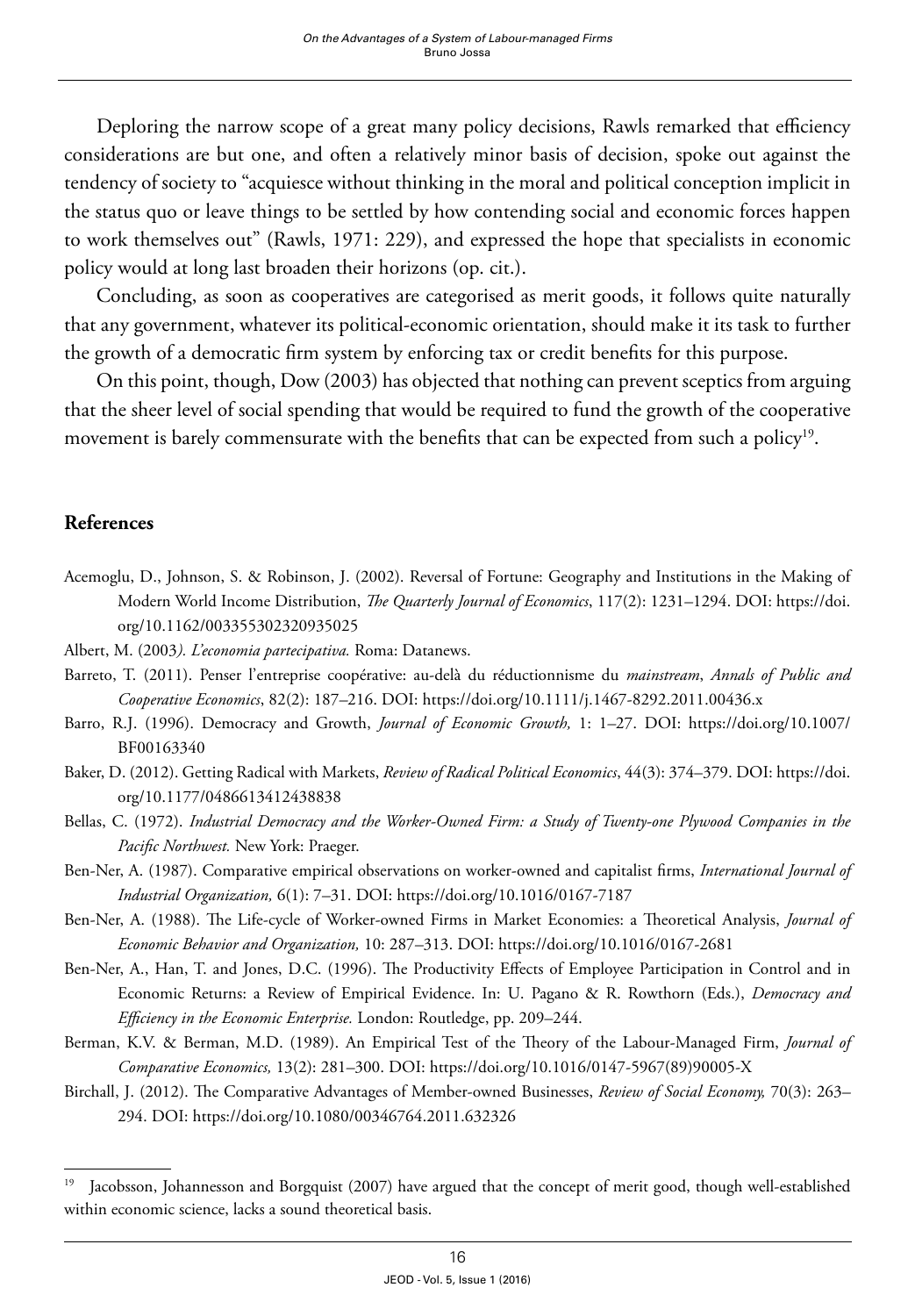Blumberg, P. (1968). *Industrial Democracy. The Sociology of Participation.* London: Constable.

- Bonin, J.P., Jones, D.C. & Putterman, L. (1993). Theoretical and Empirical Studies of Producer Cooperatives: Will the Twain Ever Meet? *Journal of Economic Literature,* 31: 1290*–*1320.
- Bowles, S. & Gintis, H. (2002). Social Capital and Community Governance, *Economic Journal,* 112: 419-432. DOI: <https://doi.org/10.1111/1468-0297.00077>
- Castoriadis, C. (1975). *L'institution imaginaire de la société*. Paris: Le Seuil.
- Conte, M.A. (1982). Participation and Performance in U.S. Labour-managed Firms. In: Jones, D.C. & Svejnar, J. (Eds.) (1995). *Advances in the Economic Analysis of Participatory and Labor-Managed Firms*, vol. IV, Greenwich, CT: JAI Press.
- Craig, B. & Pencavel, I. (1995). Participation and Productivity: a Comparison of Worker Cooperatives and Conventional Firms in the Plywood Industry, *Brookings Papers: Microeconomics,* I: 121*–*174. DOI: [https://doi.](https://doi.org/10.2307/2534773) [org/10.2307/2534773](https://doi.org/10.2307/2534773)
- Crouch, C. (2003), *Postdemocracy*. Cambridge, UK: Polity Press.
- Defourny, J. (1992). Comparative Measures of Technical Efficiency for 500 French Workers' Cooperatives. In. D.C. Jones & J. Svejnar (Eds.), *Advances in the Economic Analysis of Participatory and Labor-Managed Firms*, IV: 27-62. Greenwich, CT: JAI Press.
- Defourny, J., Estrin, S. & Jones, D.C. (1985). The Effects of Workers' Participation on Enterprise Performance, *International Journal of Industrial Organization*, 3(2): 197*–*217. DOI: [https://doi.org/10.1016/0167-7187](https://doi.org/10.1016/0167-7187(85)90004-9)
- Della Volpe, G. (1964). *Rousseau e Marx*, IV edit. Roma: Editori Riuniti.
- Derrida, J. (1993). *Spettri di Marx,* It. transl. 1994. Milano: Raffaello Cortina Editore.
- Di Quattro, A. (2011). Market Socialism Is not Market Capitalism. Remarks on Robin Hahnel's "Theory of Justice", *Review of Radical Political Economics*, 43(4): 523*–*539. DOI: <https://doi.org/10.1177/0486613411412533>
- Doucouliagos, C. (1995). Worker Participation and Productivity in Labor-Managed and Participatory Capitalist Firms: a Meta-Analysis, *Industrial and Labour Relations Review*, 49(1): 58*–*77. DOI: [https://doi.](https://doi.org/10.1177/001979399504900104) [org/10.1177/001979399504900104](https://doi.org/10.1177/001979399504900104)
- Dow, G. (2003). *Governing the Firm; Workers' Control in Theory and Practice.* Cambridge: Cambridge University Press. DOI:<https://doi.org/10.1017/CBO9780511615849>
- Dunn, J. (2005). *Il mito degli uguali*. *La lunga storia della democrazia*, It. transl., 2006. Milano: Egea.
- Estrin, S. (1991). Some Reflections on Self-Management, Social Choice and Reform in Eastern Europe, *Journal of Comparative Economics*, 15(2): 349*–*366. DOI: [https://doi.org/10.1016/0147-5967\(91\)90093-9](https://doi.org/10.1016/0147-5967(91)90093-9)
- Estrin, S. & Jones, D.C. (1992). The Viability of Employee-Owned Firms: Evidence from France, *Industrial and Labor Relations Review*, 45(2): 323*–*338. DOI:<https://doi.org/10.1177/001979399204500209>
- Estrin, S., Jones, D.C. & Svejnar, J. (1987). The Productivity Effects of Worker Participation: Producer Cooperatives in Western economies, *Journal of Comparative Economics*, 11(1): 40*–*61. DOI: [https://doi.org/10.1016/0147-5967](https://doi.org/10.1016/0147-5967(87)90040-0)
- Faccioli, D., & Fiorentini, G. (1998). Un'analisi di efficienza comparata tra imprese cooperative e for profit. In: G. Fiorentini & C. Scarpa (Eds.), *Cooperative e mercato.* Roma: Carocci.
- Fitzroy, F.R. & Kraft, K. (1987). Cooperation, Productivity and Profit Sharing, *The Quarterly Journal of Economics,* 102: 23*–*36. DOI:<https://doi.org/10.2307/1884678>
- Fleetwood, S. (2006). Re-thinking Labour Markets: a Critical Realist-Socioeconomic Perspective, *Capital & Class,* 30(2): 59*–*89. DOI:<https://doi.org/10.1177/030981680608900103>
- Gintis, H. (1976). The Nature of Labor Exchange and the Theory of Capitalistic Production, *Review of Radical Political Economics*, 8(2): 36*–*54. DOI:<https://doi.org/10.1177/048661347600800203>
- Gordon, D.M. (1976). Capitalist Efficiency and Socialist Efficiency, *Monthly Review,* 24: 19*–*36. DOI: [https://doi.](https://doi.org/10.14452/MR-028-03-1976-07_3) [org/10.14452/MR-028-03-1976-07\\_3](https://doi.org/10.14452/MR-028-03-1976-07_3)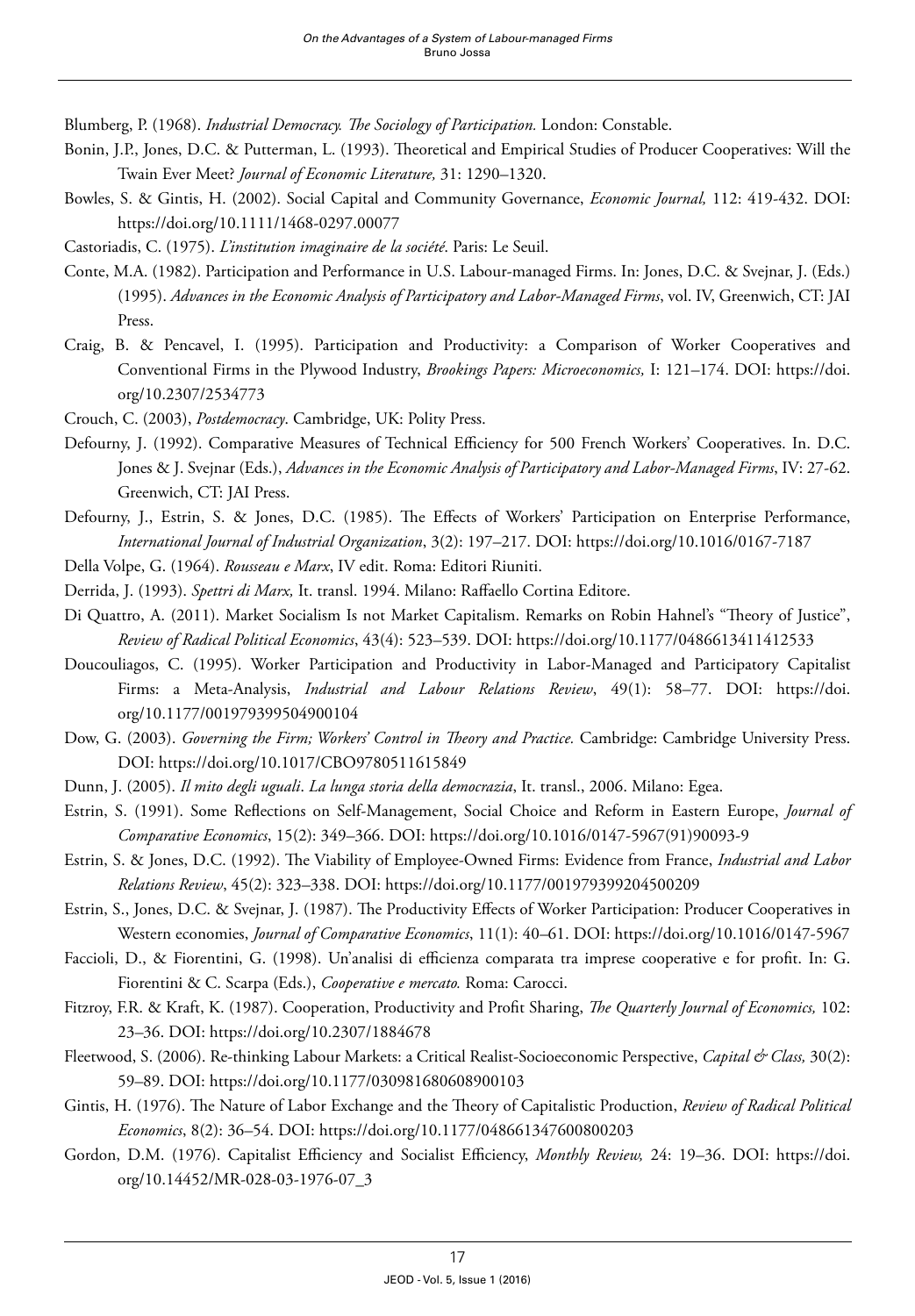Gramsci, A. (1919-1920). *L'ordine nuovo*. Torino: Einaudi.

- Gramsci, A. (1975) *Quaderni del carcere*. Edizione critica dell'Istituto Gramsci, V. Gerratana (Ed.). Torino: Einaudi.
- Gui, B. (1996). Is there a Chance for the Worker-managed Form of Organization? In: U. Pagano & R. Rowthorn (Eds.), *Democracy and Efficiency in the Economic Enterprise*. London: Routledge, pp. 164*–*183. DOI: [https://doi.](https://doi.org/10.4324/9780203011416.ch9) [org/10.4324/9780203011416.ch9](https://doi.org/10.4324/9780203011416.ch9)
- Hall, R. & Jones, C. (1999). Why do Some Countries Produce So Much More Output per Worker than Others?, *The Quarterly Journal of Economics*, 114(1): 83*–*116. DOI:<https://doi.org/10.1162/003355399555954>
- Heller, A. (1980). *Per cambiare la vita. Intervista di Ferdinando Adornato*. Roma: Editori Riuniti.
- Hirschman, A.O. (1982). Rival Interpretations of Market Society: Civilizing, Destructive or Feeble? *Journal of Economic Literature,* 20: 1463*–*1484.
- Hollas, D. & Stansell, S. (1988). An Examination of the Effect of Ownership Form on Price Efficiency: Proprietary, Cooperative, and Municipal Electric Utilities, *Southern Economic Journal,* 50: 195*–*205. DOI: [https://doi.](https://doi.org/10.2307/1059107) [org/10.2307/1059107](https://doi.org/10.2307/1059107)
- Jacobsson, F., Johannesson, M. & Borgquist, L. (2007). Is Altruism Paternalistic? *Economic Journal,* 117: 761*–*781. DOI: <https://doi.org/10.1111/j.1468-0297.2007.02049.x>
- Jensen, M.C. & Meckling, W.H. (1979). Rights and Production Functions: an Application to Labor-managed Firms and Codetermination, *Journal of Business*, 52: 469*–*502. DOI: <https://doi.org/10.1086/296060>
- Jones, D.C. & Backus, D.K. (1977). British Producer Cooperatives in the Footwear Industry: an Empirical Evaluation of the Theory of Financing, *Economic Journal*, 87(347): 488*–*510. DOI: <https://doi.org/10.2307/2231555>
- Jones, D.C. & Pliskin, J. (1991). The Effects of Worker Participation, Employee Ownership and Profit Sharing on Economic Performance: a Partial Review. In: R. Russel & V. Rus (Eds.), *International Handbook for Participation in Organisations II. Ownership and Participation.* Oxford: Oxford University Press, pp. 43*–*63.
- Jones, D.C. & Svejnar, J. (Eds.) (1995). *Advances in the Economic Analysis of Participatory and Labor-Managed Firms*, vol. IV, Greenwich, CT: JAI Press.
- Jossa, B. (2010). A Few Advantages of Cooperative Firms, *Studi Economici,* 65.
- Krugman, P. (2007). *La coscienza di un liberal*, It. transl., 2008. Bari: Laterza.
- Levine, D.J. (1995). *Reinventing the Workplace. How Business and Employees Can Both Win.* Washington DC: Brookings Institution.
- Levine, D.J. & Tyson, L. (1990). Participation, Productivity and the Firm's Environment. In: A. Blinder (ed.), *Paying for Productivity: A Look at the Evidence.* Washington DC: Brookings Institution, pp. 183*–*244. DOI: [https://doi.](https://doi.org/10.2307/41166630) [org/10.2307/41166630](https://doi.org/10.2307/41166630)
- Marshall, A. (1873). The future of the working class. Reprinted in: A. Marshall & A.C. Pigou (Eds.) (1925), *Memorials of Alfred Marshall*. London: Macmillan.
- Marshall, A. (1889). Cooperation. Reprinted in: A. Marshall & A.C. Pigou (Eds.) (1925), *Memorials of Alfred Marshall*. London: Macmillan.
- Marshall, A. (1890). *Principles of Economics*. (First ed.). London: Macmillan.
- Marshall, A. (1897). The Old Generation of Economists and the New. Reprinted in: A. Marshall & A.C. Pigou (Eds.) (1925), *Memorials of Alfred Marshall*. London: Macmillan. DOI:<https://doi.org/10.2307/1882124>
- Marshall, A. (1925). *Memorials of Alfred Marshall*, ed. by A. C. Pigou, Macmillan, London.
- Marshall, A. & Paley Marshall, M. (1881). *Economics of Industry.* London: Macmillan.
- Marx, K. (1857-58). *Economic Manuscript 1857–58.* In: K*.* Marx & F. Engels, *Collected Works.* London: Lawrence & Wishart.
- Meade, J.E. (1972). The Theory of Labour-Managed Firms and of Profit Sharing, *Economic Journal,* 82, March, Supplement, pp. 402–428.